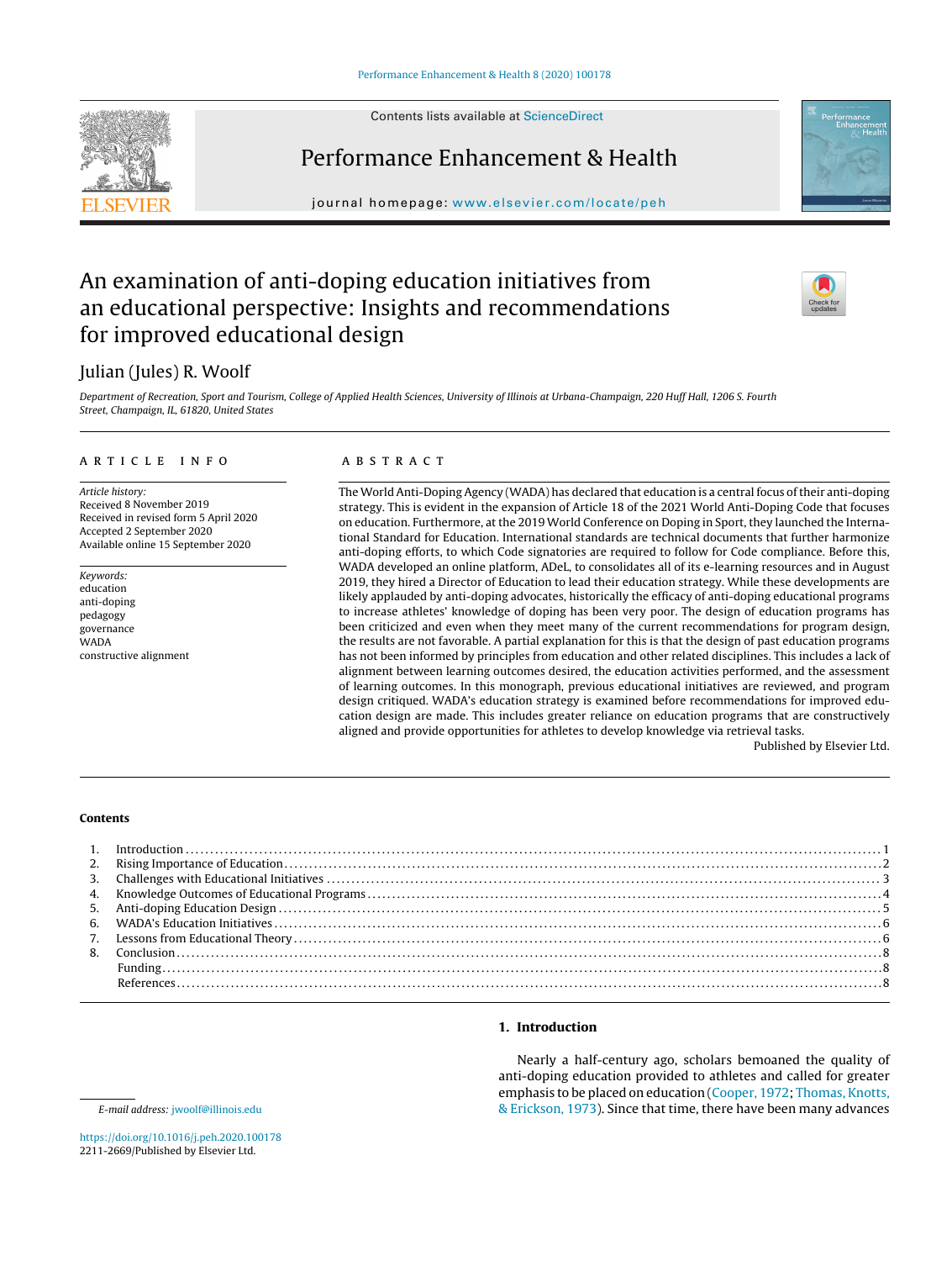in the anti-doping movement. These include the creation of the World Anti-Doping Agency (WADA)in 1999 and in 2003 the WADA Code; developments that have harmonized anti-doping rules and aligned efforts globally to prevent doping in sport. The Code is periodically amended with the 2021 version approved at the World Conference on Doping in Sport in November 2019. Similar to previous editions, Article 18 of the 2021 Code [\(WADA,](#page-8-0) [2019a\)](#page-8-0) focuses on education, and mandates that International Sport Federations and National Anti-Doping Agencies deliver anti-doping education to athletes and athlete support personnel.

WADA has been increasing its emphasis on the role of education in doping prevention. This is evident in the draft of the 2021 WADA Code [\(WADA,](#page-8-0) [2019a\)](#page-8-0) where education is featured prominently as one of the main purposes of the Code. In advance of this development, inWADA's 2015-2019 strategic plan they announced that one of their strategic priorities was to "Promote, advocate, and lead anti-doping education initiatives" ([WADA,](#page-8-0) [2014](#page-8-0) p. 15), which will be continued into the 2020-2024 strategic plan [\(WADA,](#page-8-0) [2019b\).](#page-8-0) At the World Conference on Doping in Sport, WADA introduced, for the first time, an International Standard for Education ([WADA,](#page-8-0) [2019c\).](#page-8-0) International standards further attempt to harmonize anti-doping efforts by providing mandatory standards for Code signatories to follow. These documents have historically focused on more technical aspects of Code compliance, such as providing details of substances and methods on the prohibited list, testing procedures for laboratories, and the process of granting a therapeutic use exemption for the use of medications that otherwise would be prohibited. With the creation of an International Standard for Education, along with recent published guidelines for education programs [\(WADA,](#page-8-0) [2016\),](#page-8-0) education is now represented at all three levels that WADA outlines as the main elements of the World Anti-Doping Program: the Code, International Standards, and Guidelines and Models of Best Practices [\(WADA,](#page-8-0) [2019a\).](#page-8-0) In their most recent annual report, [WADA](#page-8-0) [\(2018\),](#page-8-0) p. 56) announced, "No longer is education a worthy but optional extra. Increasingly, it is an essential and central pillar of the global anti-doping program." To lead their education strategy, WADA appointed a new Director of Education in late 2019. These developments are significant because WADA has been criticized in the past for the limited emphasis placed on education compared to other strategies targeted to address doping ([Backhouse,](#page-7-0) [2015\).](#page-7-0) Furthermore, past educational approaches have generally been described as lacking substance [\(Hoberman,](#page-7-0) [2013\),](#page-7-0) and simplistic, amounting to the mere provision of information, such as fact sheets or guides [\(Houlihan,](#page-7-0) [2008\).](#page-7-0)

While these developments are likely welcomed by anti-doping advocates, it is opportune to reflect upon the progress, or lack thereof, of educational initiatives since the time of Cooper's [\(1972\)](#page-7-0) and [Thomas](#page-8-0) et [al.](#page-8-0) [\(1973\)](#page-8-0) call for action, and to question whether recent efforts are truly progressive. In many respects, it appears little has changed. Scholars still routinely report that athletes at all levels (high school, collegiate, professional) have poor knowledge of doping (e.g., [Hallward](#page-7-0) [&](#page-7-0) [Duncan,](#page-7-0) [2019;](#page-7-0) [Morente-Sánchez,](#page-8-0) [Zandonai,](#page-8-0) [&](#page-8-0) [Díaz,](#page-8-0) [2019;](#page-8-0) [Turfus,](#page-8-0) [Smith,](#page-8-0) [Mansingh,](#page-8-0) [Alexander-Lindo,](#page-8-0) [&](#page-8-0) [Roopchand-Martin,](#page-8-0) [2019\).](#page-8-0) This should be alarming since the calls for improved educational efforts have been echoing for the last five decades.

Knowledge may not be sufficient to eradicate doping from sport. However, when it comes to educating people about doping, programs implemented to achieve this feat have produced very poor results. As will be argued later, this is likely because of the assumptions made on how people learn, and the lack of educational theory adopted to assist with the design and implementation ofthese programs.[WADA\(2016\),](#page-8-0) in its efforts to prevent doping via education, has historically differentiated between 'information' and 'education', with the latter increasingly focused on what has been termed 'values-based' education. The informationbased approach has been heavily criticized for not affecting doping behavior ([Backhouse,](#page-7-0) [2015\).](#page-7-0) However, information does have a role to play promoting doping-free sport. Information, as an educational objective, aligns with Bloom's [\(1956a\)](#page-7-0) cognitive domain that includes remembering and recalling knowledge, thinking, and other such problem-solving skills. Information can increase knowledge, which may then serve as a protective factor to prevent doping [\(Irving,](#page-7-0) [Wall,](#page-7-0) [Neumark-Sztainer,](#page-7-0) [&](#page-7-0) [Story,](#page-7-0) [2002\),](#page-7-0) particularly inadvertent doping [\(Ntoumanis,](#page-8-0) [Ng,](#page-8-0) [Barkoukis,](#page-8-0) [&](#page-8-0) [Backhouse,](#page-8-0) [2014;](#page-8-0) [Petróczi,](#page-8-0) [Dodge,](#page-8-0) [Backhouse,](#page-8-0) [&](#page-8-0) [Adesanwo,](#page-8-0) [2014\)](#page-8-0) and knowledge increases are associated with decreased intentions to dope [\(MacKinnon](#page-8-0) et [al.,](#page-8-0) [2001\).](#page-8-0) Furthermore, knowledge takes different forms ([Anderson](#page-7-0) et [al.,](#page-7-0) [2001\)](#page-7-0) and includes factual knowledge (e.g., knowing what substances and methods are prohibited), conceptual knowledge (e.g., understanding the rationale for prohibition), procedural knowledge (e.g., knowing the doping control process), and metacognitive knowledge (e.g., knowledge of what one knows). All of these forms of knowledge are relevant for anti-doping education.

In contrast, values-based education aligns with Bloom's ([1956b\)](#page-7-0) affective domain of educational goals, which includes changes in attitudes and values. [WADA](#page-8-0) [\(2019c\)](#page-8-0) describes values-based education as the development of individuals' personal values and principles. Previous research on affective educational outcomes, such as attitudes towards doping, are favorable [\(Backhouse,](#page-7-0) [Whitaker,](#page-7-0) [Patterson,](#page-7-0) [Erickson,](#page-7-0) [&](#page-7-0) [McKenna,](#page-7-0) [2016\).](#page-7-0) Where the biggest discrepancy lurks is with the extent to which athletes acquire knowledge about doping.

The purpose of this monograph is therefore to review previous research on doping education. Particular emphasis is placed on the design of educational programs and knowledge outcomes. This will not be a systematic review (other authors have done so – see [Backhouse,](#page-7-0) [McKenna,](#page-7-0) [Robinson,](#page-7-0) [&](#page-7-0) [Atkins,](#page-7-0) [2007;](#page-7-0) [Backhouse](#page-7-0) et [al.,](#page-7-0) [2016\),](#page-7-0) but rather an examination and critique of previous work from an educational perspective. Based on the poor results witnessed from these programs in improving knowledge, it will be argued that the design and effectiveness of anti-doping education programs could be improved if greater reliance was placed on adopting research and principles from education and related disciplines. Given WADA's renewed focus on education, their recent efforts will be examined and critiqued. Suggestions will be provided for how educational programming could be improved and increase the likelihood that anti-doping education is, in fact, educational. To begin, a summary is provided on how education has become a key focus for preventing doping in sport, particularly among young athletes.

#### **2. Rising Importance of Education**

WADA's position, as stated in the International Standard for Education [\(WADA,](#page-8-0) [2019c](#page-8-0) p. 4), is that "an athlete's first experience with anti-doping should be through education rather than doping control". As most athletic careers start and end early in one's lifetime, and because attitudes towards doping are formed early [\(Backhouse,](#page-7-0) [McKenna,](#page-7-0) [&](#page-7-0) [Patterson,](#page-7-0) [2009\),](#page-7-0) it has been recommended that education start early, when the athlete is still in school. Providing anti-doping education in school is an efficient way to reach many youth [\(Backhouse,](#page-7-0) [2015\).](#page-7-0) This is further legitimized by the observation that not all young athletes will transition to elite sport, and a proportion may continue their participation in sport in some other way, such as a coach, or an official([Grossman](#page-7-0) [&](#page-7-0) [Gieck,](#page-7-0) [1992\).](#page-7-0) Hence early education is warranted as youth will become the athletes and the athlete support personnel ofthe future. To facilitate anti-doping education in schools, in October 2019 WADA, as part of a collaborative effort, launched a free, cross-curricular teaching resource, "Sport values inevery classroom" ([WADA,](#page-8-0) [2019d\),](#page-8-0) whichis targeted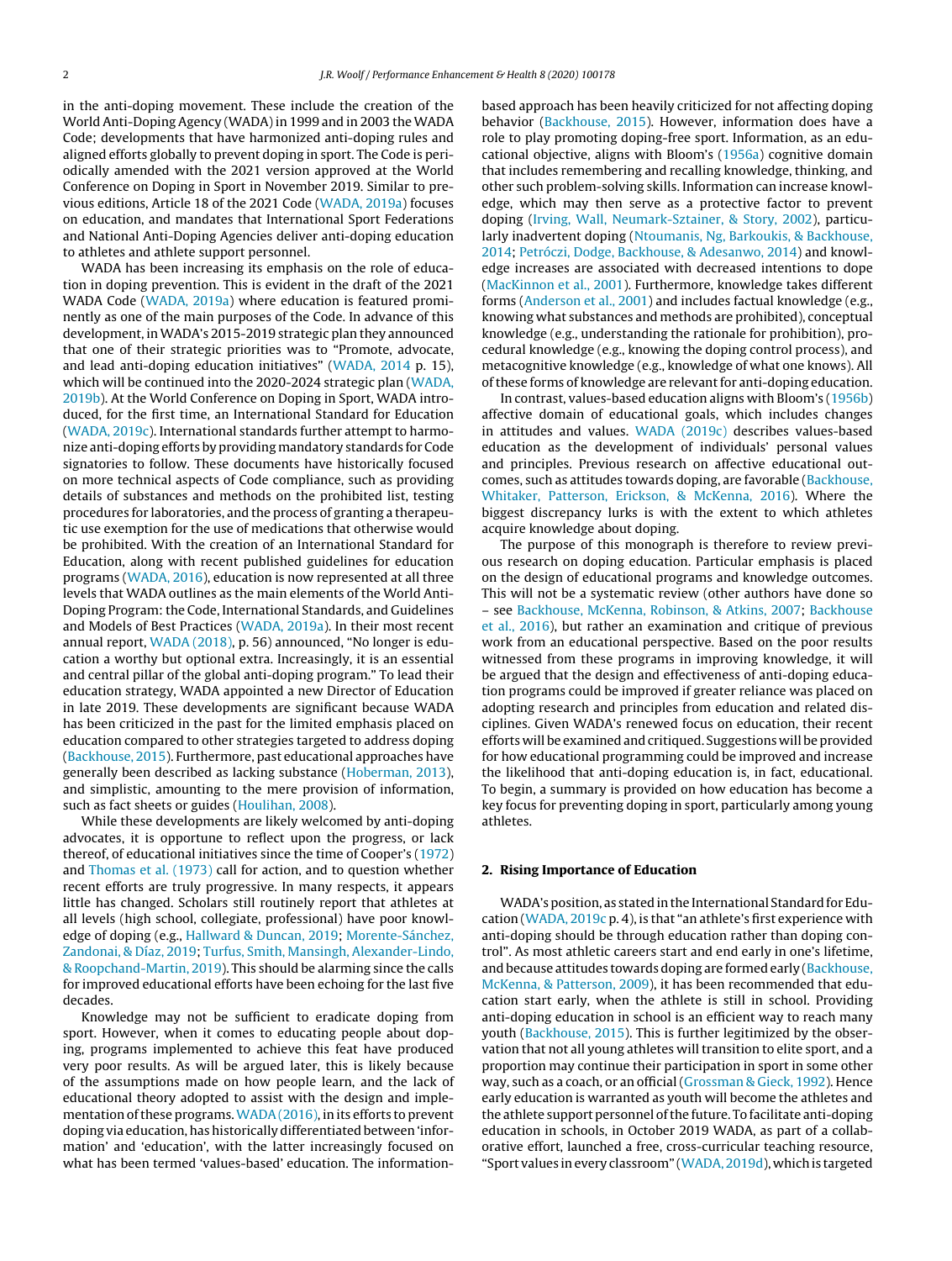towards 8-12 year old children. Beyond these recent developments by WADA, it is worth revisiting earlier events that occurred in North America that galvanized demand for education on doping and drug use, particularly among young athletes.

Although the prominence of doping in sport has been rising throughout the  $20<sup>th</sup>$  Century [\(Yesalis](#page-8-0) [&](#page-8-0) [Bahrke,](#page-8-0) [2002\),](#page-8-0) several events are noteworthy. The Ben Johnson scandal at the 1988 Olympics sparked global media attention and discussion on doping in sport. Among medical practitioners, demand for education followed Buckley and colleagues' [\(1988\)](#page-7-0) publication on the prevalence of anabolic androgenic steroid (AAS) use among high school students [\(Isetts,](#page-7-0) [1989\).](#page-7-0) In Buckley et al.'s [\(1988\)](#page-7-0) paper, they reported that nearly 7% of students had used AAS, of which a third reportedly started when they were 15 years old or younger. Although AAS use was linked with older teenagers, the specter of young boys using AAS generated demand from schools and parents for information on how to prevent this behavior ([Isetts,](#page-7-0) [1989\).](#page-7-0) The initiation of doping behavior at young age has also been a concern for policymakers and scholars. [Laure](#page-7-0) [\(2000\)](#page-7-0) reported in a brief manuscript abstract that doping can begin as young as eight years of age, and Stigler and Yesalis ([1999\)](#page-8-0) declared that among high school football players who admitted to using AAS, nearly 20% begandoping before the age of 10. Suchreports are clearly shocking.

However, caution should have been raised with these reports. Stigler and Yesalis's ([1999\)](#page-8-0) data are riddled with numerical inconsistencies, which they attribute, not to doubts about their data, but to further evidence that the scope of doping among youth is much worse than reported. While it may be accurate that these (presumably) post-kindergarten preadolescent children were knowingly swallowing or injecting themselves with AAS, one does have to question how these substances were acquired. According to [Buckley](#page-7-0) et [al.](#page-7-0) [\(1988\),](#page-7-0) adolescent athletes were overwhelmingly obtaining AAS from the black market. How these children were able to afford these drugs remains an open question. But perhaps a more likely reason (beyond errors in data collection) for why the reports of AAS usage and initiation of use were so high is how 'steroids' were discussed and defined during this epoch. Media accounts made no distinction between AAS and other forms of more widely used steroids, such as adrenal corticosteroids ([Isetts,](#page-7-0) [1989\).](#page-7-0) Yet these substances were understood to be within the same category, which may have led to confusion among survey respondents when completing questionnaires.

This issue is raised for two reasons. First, when designing educational programs, what learning outcomes are appropriate for the intended audience should be accurately assessed. The accounts above, if accepted uncritically, could negatively influence the design of educational programs and what is taught. The second reason points to a larger problem that has plagued anti-doping research generally. The academic community has historically lacked credibility on doping ([Wagner,](#page-8-0) [1989\).](#page-8-0) Scholars who have examined historical accounts of 'common knowledge' regarding the prevalence and effects of doping have shown that the reports lack corroborating evidence, in part because of the rigorousness of the research performed ([López,](#page-8-0) [2014;](#page-8-0) [Møller,](#page-8-0) [2005;](#page-8-0) [Woolf,](#page-8-0) [Mazanov,](#page-8-0) [&](#page-8-0) [Connor,](#page-8-0) [2016\).](#page-8-0) Doping has been described as a substantial problem among young athletes with prevalence rates as high as 25% being reported ([Goulet,](#page-7-0) [Valois,](#page-7-0) [Buist,](#page-7-0) [&](#page-7-0) [Côté,](#page-7-0) [2010\).](#page-7-0) Yet these same accounts clump substances that are allowed out of competition (such as the decongestant medication Sudafed and asthma medication) with substances that are banned at all times. As will be emphasized below, previous research on doping education has often lacked rigor, particularly in terms of the interpretation of outcomes. If education is to be the foundation for the clean sport movement, as incoming WADA president Witold Banka declared at the seventh UNESCO Conference of Parties, then that foundation must be made on firm ground.

Still, there have been numerous studies that indicate the doping prevalence among young athletes is sufficiently large enough to warrant educational efforts targeted to them, as well as adult athletes. In [Backhouse](#page-7-0) et [al.](#page-7-0) [\(2016\)](#page-7-0) review of doping in sport, the prevalence of doping among adolescents was generally in the range of between 1% and 5%. All things being equal, one would assume that being more knowledgeable of doping would be better than being ignorant. However, scholars have expressed concern that knowledge may increase doping, particularly among younger athletes, who may become curious to the effects of prohibited substances and subsequently experiment [\(Goldberg,](#page-7-0) [Bents,](#page-7-0) [Bosworth,](#page-7-0) [Trevisan,](#page-7-0) [&](#page-7-0) [Elliot,](#page-7-0) [1991;](#page-7-0) [Nilsson,](#page-8-0) [Allebeck,](#page-8-0) [Marklund,](#page-8-0) [Baigi,](#page-8-0) [&](#page-8-0) [Fridlund,](#page-8-0) [2004;](#page-8-0) [Yesalis](#page-8-0) [&](#page-8-0) [Bahrke,](#page-8-0) [2000\),](#page-8-0) though such views do not appreciate that a two-sided message may inoculate youth from future solicitations to dope ([McGuire,](#page-8-0) [1964,](#page-8-0) [1974\).](#page-8-0)

Demand for education and more knowledge has also been prompted by the athletes themselves, although the relationship they have with education is complicated. For instance, athletes report that they believe education is important, and that it should start early, but at the same time they question its relevance to them and their sport, while also complaining about the quality of education they receive ([Hallward](#page-7-0) [&](#page-7-0) [Duncan,](#page-7-0) [2019;](#page-7-0) [johnson,](#page-7-0) [Butryn,](#page-7-0) [&](#page-7-0) [Masucci,](#page-7-0) [2013\).](#page-7-0) Some state they want more education while simultaneously revealing they routinely skip opportunities when education is provided ([johnson](#page-7-0) et [al.,](#page-7-0) [2013\)](#page-7-0) and others acknowl-edge that they have been informed, but still desire more ([Somerville](#page-8-0) [&](#page-8-0) [Lewis,](#page-8-0) [2005\).](#page-8-0) In sum, the demand for education is and has been for some time, high. However, providing education and actually educating athletes is easier said than done.

#### **3. Challenges with Educational Initiatives**

Educational initiatives are beset with numerous challenges. First of all, doping is a complicated, multifaceted topic making it an inherently difficult subject to teach ([Hoberman,](#page-7-0) [2013\),](#page-7-0) particularly if the target is young people. Some earlier approaches have fallen foul to this fact and presented information that was technical and arguably inappropriate for its intended audience (e.g., [Thomas](#page-8-0) et [al.,](#page-8-0) [1973\).](#page-8-0) Resource and capacity limitations have to be overcome [\(Morente-Sánchez](#page-8-0) [&](#page-8-0) [Zabala,](#page-8-0) [2013\),](#page-8-0) even among anti-doping organizations that are required to deliver educational programs ([Cléret,](#page-7-0) [2011\).](#page-7-0) Logistical issues, such as scheduling and coordinating instructors, abound [\(Mottram,](#page-8-0) [Chester,](#page-8-0) [&](#page-8-0) [Gibson,](#page-8-0) [2008\),](#page-8-0) and with school-based programs, overstretched teachers are relied upon for program implementation ([Backhouse,](#page-7-0) [2015\).](#page-7-0) Even instructors who are brought in to teach specifically may doubt their expertise and desire more training ([Mottram](#page-8-0) et [al.,](#page-8-0) [2008\).](#page-8-0) All of these realities may lead to a diluted implementation of antidoping education programs. Yet, when doping interventions are more comprehensively implemented (e.g., more educational activities performed, greater use of informational materials), they tend to produce better outcomes ([Wicki,](#page-8-0) [Kuntsche,](#page-8-0) [Stucki,](#page-8-0) [Marmet,](#page-8-0) [&](#page-8-0) [Annaheim,](#page-8-0) [2018\).](#page-8-0)

From a broader perspective, a challenge of educating athletes is that efforts to promote and evaluate education programs are fragmented with organizations from many different levels (regional, national, and international) delivering programming independently [\(Hoberman,](#page-7-0) [2013\),](#page-7-0) with inadequate coordination among them [\(Patterson](#page-8-0) [&](#page-8-0) [Backhouse,](#page-8-0) [2015\).](#page-8-0) This increases the potential for mixed messages to be delivered. However, [Cléret](#page-7-0) [\(2011\),](#page-7-0) writing on behalf of WADA, stated that factual information is easy to convey. While it may be accurate that information is easy to relay, it is more difficult to teach and have the target audience learn the information provided. This is perhaps why the assessment of anti-doping education has sometimes been based on criteria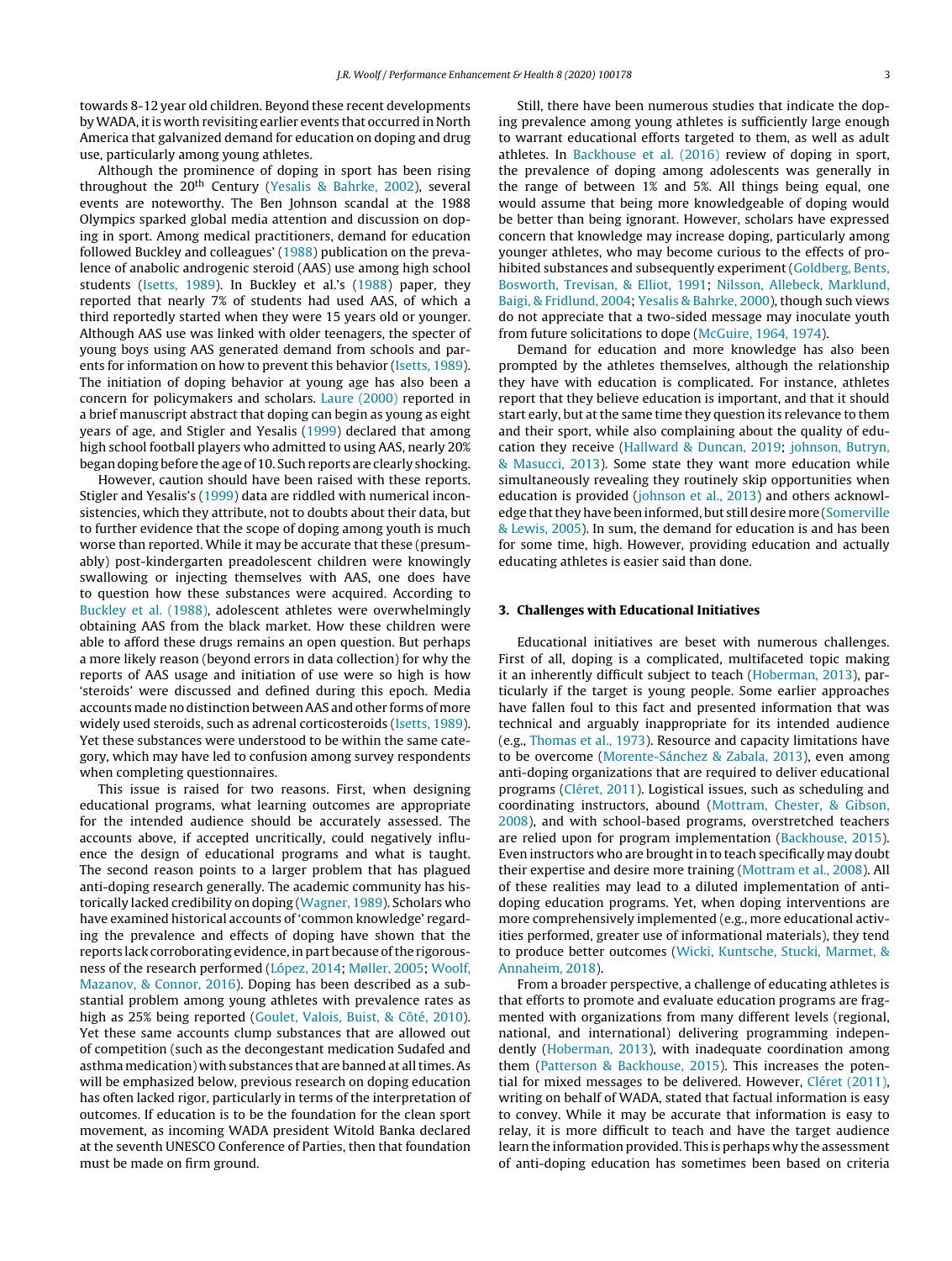that is easier to measure (such as work performed) and therefore show compliance, rather than to actually show program effectiveness [\(Houlihan,](#page-7-0) [2008\).](#page-7-0) Taken as a whole, education has been difficult to implement, and as such, there is a dearth of rigorously designed educational programs that have been systematically evaluated [\(Backhouse,](#page-7-0) [2015\).](#page-7-0) It should not be surprising then that when previous research is examined, athletes' knowledge about doping is generally reported as being limited and the effectiveness of antidoping education to improve knowledge arguably poor.

#### **4. Knowledge Outcomes of Educational Programs**

As previously mentioned, athletes at all levels of sport report limited knowledge of doping. However, it is beneficial to summarize and contextualize the level of knowledge observed. In the vast majority of studies, knowledge is assessed using a series of multiple-choice questions with 2 – 4 response options. For example,Jamaicanadolescent athletes (aged 12-19) were presented with a 31-item true-false quiz on the Code and scored, on average, 38% ([Turfus](#page-8-0) et [al.,](#page-8-0) [2019\).](#page-8-0) Japanese university student athletes had their knowledge assessed using the twelve 4-item multiple-choice exam used at the end of WADA's Athlete Learning Program about Health and Anti-Doping (ALPHA) e-learning module. The students in this study answered questions correctly 64.54% of the time, and among students who had received anti-doping education more than once previously, the average score rose to 67.43% ([Murofushi,](#page-8-0) [Kawata,](#page-8-0) [Kamimura,](#page-8-0) [Hirosawa,](#page-8-0) [&](#page-8-0) [Shibata,](#page-8-0) [2018\).](#page-8-0) These results are below the 80% threshold that WADA has for the successful completion of this module. In a study with a general population of Polish athletes, participants answered a 3-response option (True, False, I Don't Know) 45-item questionnaire to assess their knowledge of the Code. The average score was 45.22%, which was described as a "rather mod-erate level of knowledge" [\(Sas-Nowosielski](#page-8-0) [&](#page-8-0) Świątkowska, [2007,](#page-8-0) p. 60). [Orr](#page-8-0) et [al.](#page-8-0) [\(2018\)](#page-8-0) assessed a large and diverse sample of Australia athletes, who were quizzed on the banned status of various substances with four response options (banned at all times, in competition only, not banned, don't know). Participants were correct 32.2% of the time, although, they performed better when quizzed on well-known doping substances and methods. An open response question format was included where participants were asked to list the desired and adverse effects of AAS, growth hormone, EPO and amphetamines. Knowledge scores were described as moderate, ranging from 31.0 - 64.0% correctly identified desired effects, and 14.3 - 42.4% correctly identified adverse effects. Of note, athletes in this study believed that they were moderately or well informed on doping, with a slight majority having previously received anti-doping education. A final example involves professional and amateur soccer players who had knowledge assessed using four questions. According to [Morente-Sánchez](#page-8-0) et [al.](#page-8-0) [\(2019\),](#page-8-0) no-one in their sample of over 1300 athletes knew what was on the prohibited list, while 52.6% were able to correctly identify WADA's criteria for inclusion on the prohibited list when four possible answers were provided to them. From this synopsis of athletes' knowledge, one may conclude that knowledge is indeed poor. However, valid criticism is to ask whether it is reasonable to expect athletes to have a comprehensive knowledge of the Code, particularly if they are young, are a recreational participant, or have not received anti-doping education. Unfortunately, when we examine the effectiveness of educational programs, even when they demonstrate that athletes' knowledge has statistically significantly improved after the program, their comprehension of doping is still poor.

One of the better-known doping education programs is [Goldberg](#page-7-0) [and](#page-7-0) [colleagues](#page-7-0) [\(1996a,](#page-7-0) [1996b,](#page-7-0) [2000\)](#page-7-0) Adolescents Training and Learning to Avoid Steroids (ATLAS) program. ATLAS is a team-based intervention run over eight 50-minute classroom and eight weight training instructional sessions. The program fea-tures many of the components advocated today (e.g., [Backhouse](#page-7-0) et [al.,](#page-7-0) [2009;](#page-7-0) [Hauw,](#page-7-0) [2017;](#page-7-0) [Houlihan,](#page-7-0) [2008;](#page-7-0) [Martin](#page-8-0) [&](#page-8-0) [Anshel,](#page-8-0) [1991\).](#page-8-0) This includes providing information on AAS, challenging normative perceptions, promoting alternatives to AAS, and critiquing media messages. The program is led by peer leaders with the support of coaches and is accompanied by scripted manuals and a curriculum for ease of implementation outside of the research setting. One single hour and a half session is conducted with parents and guardians who are encouraged to be engaged with their child's homework assignments.

In [Goldberg,](#page-7-0) [Elliot,](#page-7-0) [Clarke,](#page-7-0) [MacKinnon,](#page-7-0) [Zoref](#page-7-0) et [al.](#page-7-0) [\(1996a\)](#page-7-0) pilot study they reported knowledge improved substantially postintervention, but their measures of knowledge appeared to be a self-assessment where participants answered questions using a 7 point Likert type scale anchored with statements such as "good knowledge", "very correct" and "poor knowledge" "very incorrect". The follow-up study [\(Goldberg](#page-7-0) et [al.,](#page-7-0) [1996b\)](#page-7-0) included an 18-item, true-false scale on the effects of AAS. It was reported that participants' initial knowledge scores were 10.64/18 and significantly increased post-intervention by 40.3% SD (where SD = 4.42), which means that students' mean scores increased by approximately 1.78 to 12.42. In effect, after approximately 16 hours of contact time accompanied with homework, participants in the experimental condition increased their knowledge scored from 59.1% to 69.0%. Phrased another way, students increased their score by less than 2 correct answers on a true-false quiz and still scored less than 70%. While we might praise the fact that 'knowledge' increased, most educators would not be pleased by this level of knowledge or improvement with their students, especially given the coarseness of the measurement instrument used.

A later study of ATLAS [\(Goldberg](#page-7-0) et [al.,](#page-7-0) [2000\)](#page-7-0) reported similar findings with knowledge of the effects of AAS increasing from 59.5% (10.72 / 18) to 67.3% (12.11 /18). Although it is noteworthy that in their sample of 1506 adolescent football players, significantly fewer athletes began steroid use in the experimental group  $(n=3)$  by the end of the season than the control group  $(n=8)$ . Programs that were modeled after ATLAS have produced comparable results. In the Hercules program [\(Sagoe](#page-8-0) et [al.,](#page-8-0) [2016\)](#page-8-0) participants engaged in four 90-minute theory sessions, one of which focused on doping, and participated in a 12-week strength training program (a theory only and a control group were used for comparisons). Knowledge was assessed using a 21-item multiple-choice questionnaire and increased from 37.2% to 43.3% correct answers in the combined theory-practice program. This equated to approximately one more correct answer on the quiz after the intervention. Better results were observed in Iran, where young male gym members participated in six hour-long educational anti-doping sessions with knowledge assessed before and after the intervention using an 18-item true-false quiz ([Jalilian,](#page-7-0) [Allahverdipour,](#page-7-0) [Moeini,](#page-7-0) [&](#page-7-0) [Moghimbeigi,](#page-7-0) [2011\).](#page-7-0) Post-intervention, the experimental group significantly increased their scored compared to the control group and knowledge rose from 37.9% to 63.3%.

Even with this last study, these results should not be encouraging for those who value education. Furthermore, researchers have set a low standard for what they consider to be good and moderate indicators of knowledge. For example, [Seif](#page-8-0) [Barghi,](#page-8-0) [Halabchi,](#page-8-0) [Dvorak,](#page-8-0) [and](#page-8-0) [Hosseinnejad,](#page-8-0) [\(2015\)\)](#page-8-0) stated that scores above 70% on a true-false quiz represented a good knowledge level, while similar to [Sas-Nowosielski](#page-8-0) [and](#page-8-0) Świątkowska [\(2007\),](#page-8-0) those that scored in the 40<sup>th</sup> percentile range, were considered to have moderate levels of knowledge. At least with these previous studies, knowledge was operationalized. Other studies (e.g., [Elliot](#page-7-0) et [al.,](#page-7-0) [2004;](#page-7-0) [Goldberg](#page-7-0) et [al.,](#page-7-0) [1991;](#page-7-0) [Goldberg](#page-7-0) et [al.,](#page-7-0) [1996a;](#page-7-0) [Rodek,](#page-8-0) [Sekulic,](#page-8-0) [&](#page-8-0) [Kondric,](#page-8-0) [2012;](#page-8-0) [Yager,](#page-8-0) [McLean,](#page-8-0) [&](#page-8-0) [Li,](#page-8-0) [2018\)](#page-8-0) have used self-assessments of knowl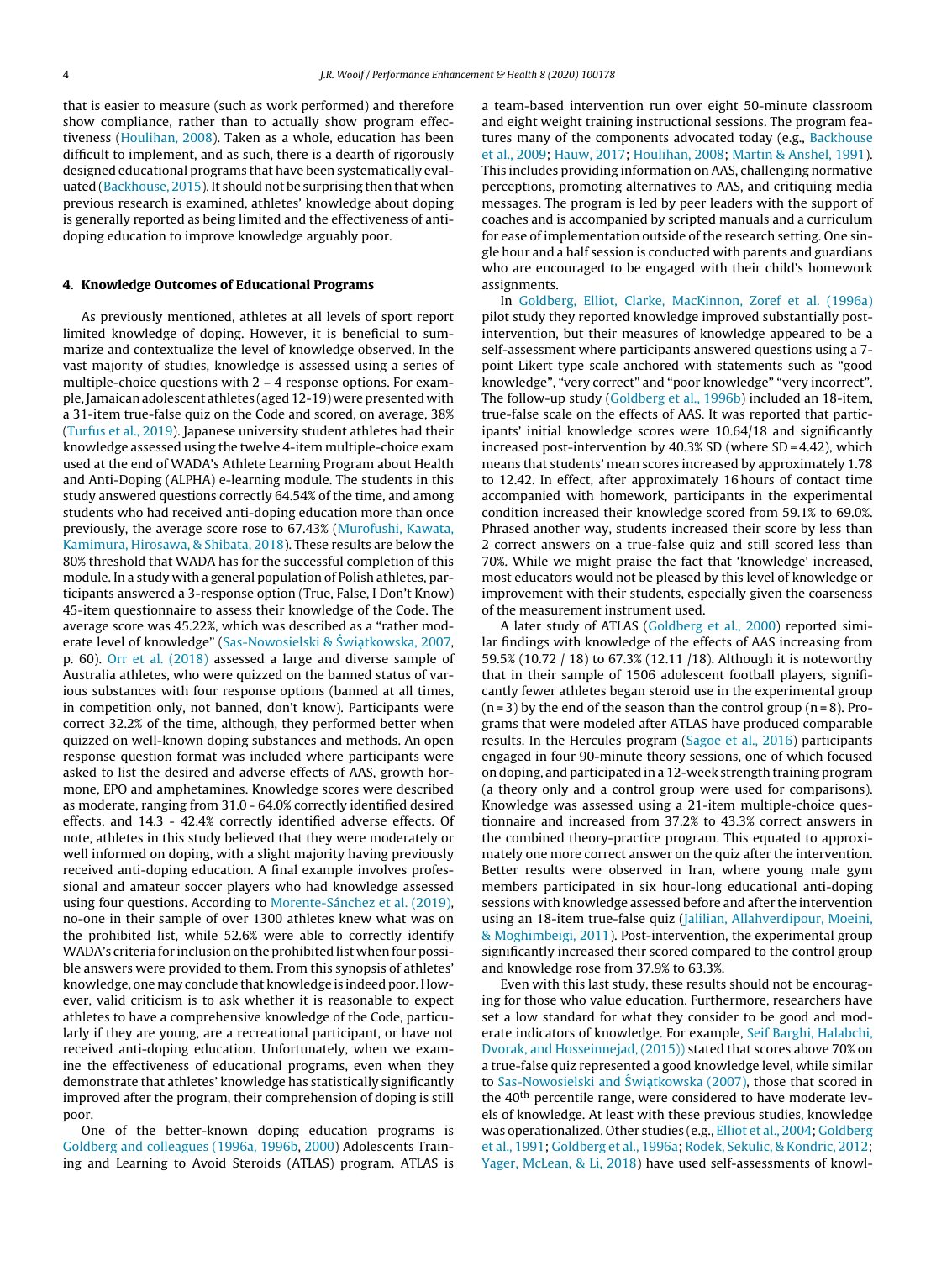edge, where participants rated how knowledgeable they believe themselves to be or the extent to which they agreed with a statement. This latter example is arguably a measure of one's confidence in an answer, rather than knowledge per se. All of this reinforces the notion that when it comes to educating athletes about doping and improving their knowledge, previous attempts have fallen short. Examining the design of these programs provides some answers to why this is the case.

#### **5. Anti-doping Education Design**

Guidelines for the design of anti-doping prevention programs have come from other fields that examined behavioral preventionbased interventions, particularly among youth [\(Backhouse](#page-7-0) et [al.,](#page-7-0) [2009;](#page-7-0) [Backhouse,](#page-7-0) [Patterson,](#page-7-0) [&](#page-7-0) [McKenna,](#page-7-0) [2012\).](#page-7-0) Recommendations for the design of programs have received consistent descriptions. These included that programs should begin early, be multi-faceted, involve multiple sessions coupled with periodic reinforcement, be peer-led, provide alternatives to drug/doping use (such as strength training and nutrition education), develop refusal skills, include parental involvement, address normative perceptions of drug/doping use, and be specific to athletes' sport and stage of career [\(Backhouse](#page-7-0) et [al.,](#page-7-0) [2009;](#page-7-0) [Goldberg](#page-7-0) et [al.,](#page-7-0) [1991;](#page-7-0) [Houlihan,](#page-7-0) [2008;](#page-7-0) [Martin](#page-8-0) [&](#page-8-0) [Anshel,](#page-8-0) [1991;](#page-8-0) [Palmer,](#page-8-0) [Davis,](#page-8-0) [Sher,](#page-8-0) [&](#page-8-0) [Hicks,](#page-8-0) [1989\).](#page-8-0)

Previous anti-doping educational efforts, such as ATLAS, ATHENA, and Hercules, have been designed using Bandura's [\(1977\)](#page-7-0) social learning theory, the health belief model ([Janz](#page-7-0) [&](#page-7-0) [Becker,](#page-7-0) [1984\)](#page-7-0) and the theory of planned behavior [\(Ajzen,](#page-7-0) [1985\),](#page-7-0) though the latter two theories are not theories of learning per se. With social learning theory, youth learn through observing those around them and encoding and later mimicking their behavior. While this approach may be beneficial for some type of learning (for example, strength training techniques or behavioral norms), it is less explanatory for knowledge outcomes. Design recommendations or statements have been made that refer to learning theories. For example, [Backhouse](#page-7-0) et [al.](#page-7-0) [\(2012\)](#page-7-0) recommended using active learning strategies (e.g., discussion activities and role-playing) and [Cléret](#page-7-0) [\(2011\)](#page-7-0) declared that experiential learning theory was incorporated into WADA's educational materials. However, little elaboration is provided on what these approaches entail or how they achieve the desired learning outcomes. For instance, it would be of benefit to know what aspects of WADA's educational materials are related to Kolb's [\(2014\)](#page-7-0) experiential learning cycle (concrete experiences, reflective observation, abstract conceptualization, and active experimentation) and how this is assessed. As noted, programs such as ATLAS, have incorporated some of these suggestions above with limited effect.

Of greater concern is when program design is either not informed by theory, as this may obscure the explanatory mechanism for program outcomes, or when suggestions are intuitively appealing but are not supported by empirical evidence. For example, [Sagoe](#page-8-0) et [al.](#page-8-0) [\(2016\)](#page-8-0) hypothesized that including strength training with theory sessions would lead to greater knowledge than if just theory sessions were provided. It is unclear how this would occur unless the process of strength training was accompanied with information on doping. [Barkoukis,](#page-7-0) [Kartali,](#page-7-0) [Lazuras,](#page-7-0) [and](#page-7-0) [Tsorbatzoudis,](#page-7-0) [\(2016\)\)](#page-7-0) designed a program to develop an antidoping culture in schools that included using elite athletes as role models, though other research has challenged the influence of such figures [\(Woolf,](#page-8-0) [Rimal,](#page-8-0) [&](#page-8-0) [Sripad,](#page-8-0) [2014\).](#page-8-0) Other suggestions include matching program design to the athlete's learning styles ([Hallward](#page-7-0) [&](#page-7-0) [Duncan,](#page-7-0) [2019;](#page-7-0) [Houlihan,](#page-7-0) [2008\).](#page-7-0) The theory is that if information is presented in a manner that aligns with one's preference for how they perceive they learn, then greater learning will occur. However, there is little to no empirical evidence

to support this claim and the matching of a learning style to the presentation of information does not lead to enhanced learning outcomes [\(Kirschner](#page-7-0) [&](#page-7-0) [van](#page-7-0) [Merriënboer,](#page-7-0) [2013\).](#page-7-0) Finally, in efforts to improve program design, scholars have solicited advice from the athletes themselves ([Hallward](#page-7-0) [&](#page-7-0) [Duncan,](#page-7-0) [2019;](#page-7-0) [johnson](#page-7-0) et [al.,](#page-7-0) [2013\).](#page-7-0) While this provides insights into athletes' experiences, athletes are not proficient in educational theory or the design of educational programs. This can lead to recommendations from athletes that lack practical utility or specificity (e.g., make education maximally impactful). Athletes may identify mediums, such as Twitter, as excellent sources of information, yet the quality of that source and the extent to which it serves to educate them is left unanswered. The focus on athletes' input may have been influenced by the concept of 'student-centered' learning. In fact, at WADA's 2018 Global Education Conference, the 10-point 'Beijing Declaration' explicitly states that "Athletes will remain at the center of education programs" ([WADA,](#page-8-0) [2018,](#page-8-0) p. 57). It is unclear what this means in practice, though it should be noted that the concept of student-centeredness, at least in the higher education context, emphasizes the importance of the learner taking responsibility and accountability for their learning ([Lea,](#page-7-0) [Stephenson,](#page-7-0) [&](#page-7-0) [Troy,](#page-7-0) [2003\).](#page-7-0) It is not a consumer-based model where the customer/athlete is placed at the center of all activities with their satisfaction being paramount.

There are, however, several scholars that have made recommendations for the design of anti-doping education that incorporates education theory. [Mazanov,](#page-8-0) [Backhouse,](#page-8-0) [Connor,](#page-8-0) [Hemphill,](#page-8-0) [and](#page-8-0) [Quirk,](#page-8-0) [\(2014\)\)](#page-8-0) suggested that andragogy [\(Knowles,](#page-7-0) [1980\)](#page-7-0) inform the design of adult anti-doping education programs. In brief, this approach states that adults will enhance their learning when education is relevant to them and incorporates their life experience into the design of educational programs. That education should be situated into people's lived experiences is also reflected in Hauw's [\(2017\)](#page-7-0) ideas for program design. Hauw argues that anti-doping education needs to be context-specific, take a lifespan approach, and provide opportunities for meaning-making so that understanding can develop. Meaning-making is also reflected in Hanson's [\(2009\)](#page-7-0) work. He advocates for a constructivist approach where learners are immersed with the subject material coupled with engagement with other learners to develop comprehension. Peer to peer learning features heavily in his recommendation. Hanson is also against the direct transmission of knowledge and the memorization of information. His argument is that the memorization of information is not an indication of comprehension. However, knowing anti-doping rules, doping control procedures, and athletes' rights and responsibilities are surely of benefit to athletes. Hanson's issue has more to do with the prospect that athletes are taught to memorize moral messages, a prospect that [Hoberman](#page-7-0) [\(2013\)](#page-7-0) equates to standard civic training where youth are taught not to break rules.

There are several limitations to Hauw's ([2017\)](#page-7-0) and Hanson's [\(2009\)](#page-7-0) approach that they acknowledge, such as the logistics of implementation. Those charged with the administration, such as teachers and coaches, have other priorities that would limit their ability to comply with the demands set before them. Additionally, these approaches assume that knowledge will be generated and transmitted. The outcomes from programs such as ATLAS and others (e.g., [Barkoukis](#page-7-0) et [al.,](#page-7-0) [2016\)](#page-7-0) that incorporate approaches designed to promote autonomous learning and discovery demonstrates that positive learning outcomes may not occur. Furthermore, with peer or participant-led approaches, anti-doping organizations cede control over what is learned, which could influence affective learning outcomes. This could be problematic for advocates of clean sport, as there is no guarantee learners will conclude that doping should be eliminated from sport, or that one should not engage in doping. Such an approach assumes that all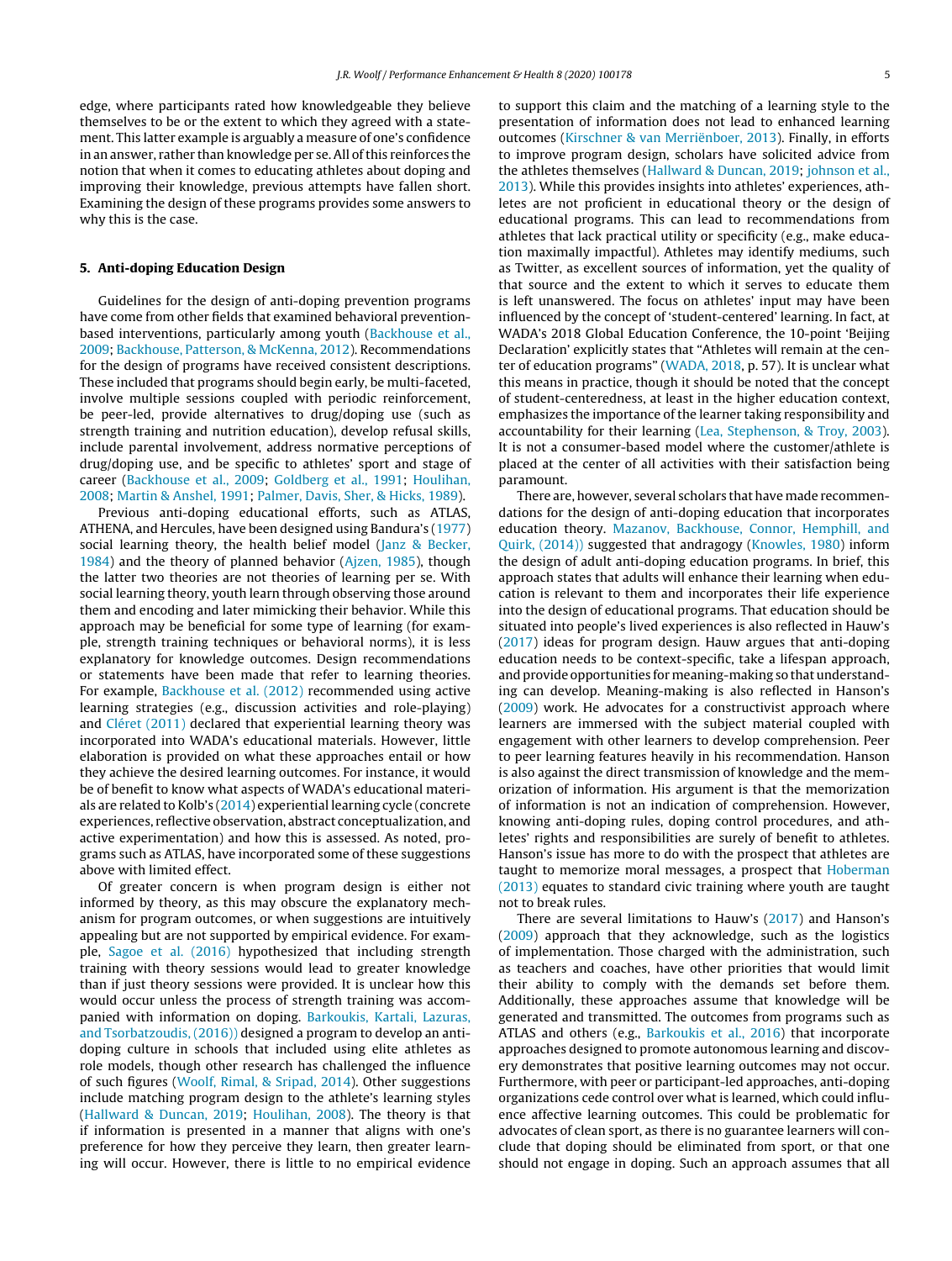athletes share similar values [\(Hoberman,](#page-7-0) [2013\).](#page-7-0) Furthermore, as athletes learn about the complexity and nuance that surrounds doping their attitudes towards doping tend to become more favorable, although overall this is still negative ([Elbe](#page-7-0) [&](#page-7-0) [Brand,](#page-7-0) [2016\).](#page-7-0) This means that rather than just advocating for open discussion and self-discovery, educational programs should ensure that those who oversee the implementation of these programs, whether these are peer taught or instructor-facilitated, are well trained. It also bears emphasis that while adolescents can learn from their peers, they also value learning from health experts ([Rodríguez-Serrano,](#page-8-0) [Timpka,](#page-8-0) [Ekberg,](#page-8-0) [Dahlström,](#page-8-0) [&](#page-8-0) [Jacobsson,](#page-8-0) [2018\).](#page-8-0)

In sum, recommendations for how anti-doping education programs should be designed have existed for several decades. While increased knowledge is shown in some studies, competency, as a learning outcome is not. Suggestions have been made that are based on theories of learning, though these often target higher level, critical thinking skills, while being critical of approaches that focus on lower levels of cognitive complexity, such as memorization. In other cases, recommendations do not provide an account of how learning will be achieved and instead assume that it will. This amounts to a 'provide it and they will learn' approach to education. The need for a more systematic approach to anti-doping education is warranted and WADA's recent efforts demonstrate a commitment to providing education. Before examining how anti-doping education programs can be improved, WADA's current educational initiatives will be summarized.

#### **6. WADA's Education Initiatives**

WADA has expanded its efforts to promote education as a prevention measure to curtail doping in sport. In January 2018 they launched the anti-doping e-learning platform (ADeL), which provides a centralized location for WADA's e-learning resources. This includes the recent version of ALPHA 2.0 (identified earlier) and other online tutorial programs targeted at specific populations, such as coaches (CoachTrue), parents (Parents' Guide), and physicians (Sport Physician's Toolkit). The ALPHA module takes athletes through a series of lesson topics (e.g., whereabouts policy, medical/ethical reasons to stay clean, how to deal with pressure) and concludes with an attitude survey, followed by a 12-item multiplechoice test is used to assess athletes' knowledge. Other resources available at ADeL include links to the Code, the Prohibited List, summary sheets of information, and website addresses of other anti-doping organizations and international sport federations.

WADA's guidelines for information and education programs ([WADA,](#page-8-0) [2016\)](#page-8-0) differentiates between the purpose of information (to provide factual knowledge) and education (to foster anti-doping behavior). It contains guidelines for planning a program, setting goals, writing an action plan, and evaluating the program. Definitions are listed and sample planning worksheets sheets provided. Such resources should assist anti-doping organizations tasked with implementing an education program. Other activities include WADA's Athlete Outreach program, which is run at sport events where athletes can talk with representatives about doping, the doping control process, sign a personal pledge for being a doping-free athlete and play a timed online quiz.

However, the most significant development in WADA's efforts is the creation of the International Standard for Education. This is important for several reasons. First, it requires Code signatories to cooperate with others and coordinate educational efforts. This minimizes duplication and addresses the issues with program fragmentation described earlier. Second, it specifically recommends programs be designed using education theory and be evidencebased, for which previous programs have tended to fall short. The most recent example of this policy is the collaboration WADA

formed with multiple parties to create the "Sport values in every classroom" teaching toolkit. Hellison's [\(2011\)](#page-7-0) teaching for personal and social responsibility model provides the basis of the design of this program. In Hellison's model, children progressively learn how to be personally and socially responsible, from more passive actions (e.g., being respectful) to more active (e.g., helping others, being cooperative). Three core values, identified as being synonymous with sport (respect, equity, and inclusion) are taught via 30 activity cards that incorporate games, discussions, and role-playing activities. Importantly, along with the core values and learning strategies, guidelines for assessment are provided.

Third, an emphasis is placed on anti-doping education being provided by trained educators. The current requirements for this are vague, but in the 2021 Code, it is explained that this is designed to elevate the standing of such a role so that is it on par with other technical staff required for Code implementation and compliance. Finally, although WADA has historically framed education as being information or values-based (the latter taken prominence), the new standards for education promote awareness raising and anti-doping education as additional components. This final aspect is defined as "Delivering training on anti-doping topics to build competence in clean sport behaviors and make informed decisions." [\(WADA,](#page-8-0) [2019c](#page-8-0) p.10). Potentially, this may provide new strategies for approaching anti-doping education and moving away from the simple split of information transmission versus value installation. However, as will be discussed below, while WADA is making several positive steps to promote education, there are still areas for improvement, particularly in terms of knowledge development.

#### **7. Lessons from Educational Theory**

Athletes' knowledge of doping has remained poor for the last 50 years. Even with WADA's announced efforts to make education a central pillar of doping prevention the likelihood that this will change is low. The reason for this is because of the lack of alignment between what WADA requires from athletes, the methods they employ to assist athletes in this venture, and then how they assess whether athletes have satisfied this requirement. At various education levels, the concept of aligning each of these components is described as backward design [\(Wiggins](#page-8-0) [&](#page-8-0) [McTighe,](#page-8-0) [2005\),](#page-8-0) constructive alignment ([Biggs](#page-7-0) [&](#page-7-0) [Tang,](#page-7-0) [2011\),](#page-7-0) and integrated course design [\(Fink,](#page-7-0) [2013\).](#page-7-0) These different models share similar components, though [Fink](#page-7-0) [\(2013\)](#page-7-0) distinguishes his model from others by stating it is relational, rather than linear. The significance of this is that it serves to ensure that each component (learning outcomes, education method employed, and learning assessed) are aligned with one another. In contrast, when models are linear the integration of each of these components is not guaranteed. For instance, logic modeling has been proposed as a means to develop antidoping education programs [\(Patterson,](#page-8-0) [Backhouse,](#page-8-0) [&](#page-8-0) [Duffy,](#page-8-0) [2016\).](#page-8-0) However, logic modeling presents a sequence of events and identifies program characteristics required to transform inputs into outputs and produce intended outcomes. Activities performed can be quantified, such as the number of lessons conducted. However, the alignment of all three components is not the main consideration of linear models, whereas, with a relational model, an examination of how many of the three components are aligned can produce a stronger program design ([Anderson](#page-7-0) et [al.,](#page-7-0) [2001\).](#page-7-0)

For example, Article 2 of the Code (Anti-doping rule violations) states that "Athletes or other Persons shall be responsible for knowing what constitutes an anti-doping rule violation and the substances and methods which have been included on the Pro-hibited List." ([WADA,](#page-8-0) [2019a,](#page-8-0) p.13). Based on this statement, one would assume that this is a learning outcome for WADA's edu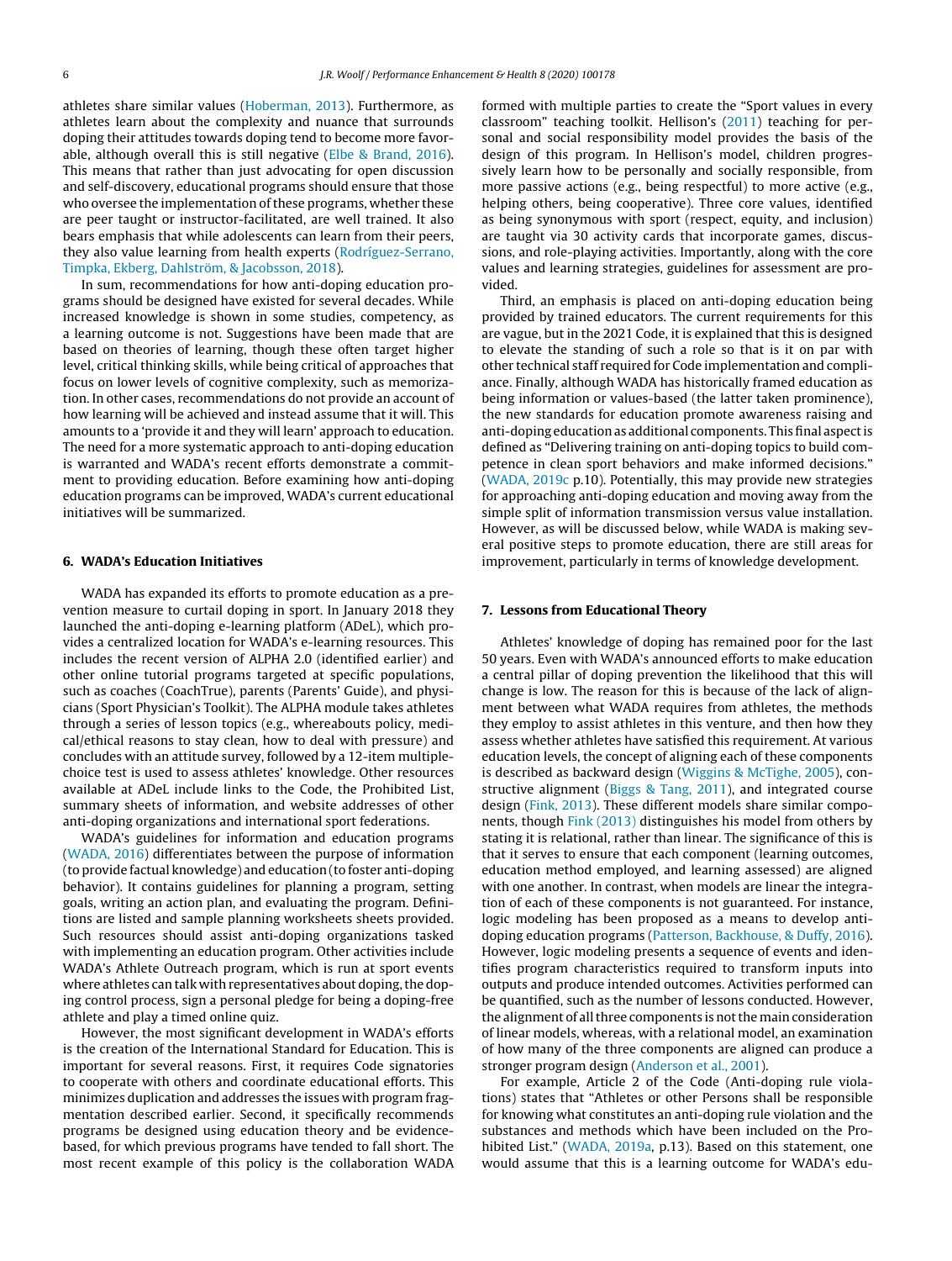cational initiatives targeted towards athletes who are subject to the Code. If educational components were aligned, then learning activities would be structured so that knowledge of anti-doping rule violations and the prohibited list would be learned, and that the assessment of this learning would reflect this knowledge. Currently, they are not because the many approaches WADA takes are not designed to develop knowledge.

An effective way to learn what constitutes an anti-doping rules violation and what is on the prohibitive list would be to challenge athletes to practice retrieving this information from memory ([Karpicke](#page-7-0) [&](#page-7-0) [Roediger,](#page-7-0) [2008\).](#page-7-0) The process of retrieving dampens forgetting ([Ebbinghaus,](#page-7-0) [1964\).](#page-7-0) Thus, intermittent opportunities to be assessed, or even encouraging athletes to self-assess, would provide occasions to engage in retrieval practice. Moreover, engaging in interleaving practices, where topics to be learned are tested in different configurations rather than in sequence also improves learning ([Rohrer](#page-8-0) [&](#page-8-0) [Taylor,](#page-8-0) [2007\).](#page-8-0) For example, rather than having athletes list each of the eleven rule violations (discouraging or retaliating against reporting to authorities was recently added) in order, they would be tasked to recall this list in a different order and with other tasks. This could include retrieving the twelve values (the twelfth value – Athlete's rights – was added to the 2021 Code) listed in WADA's Spirit of Sport statement [\(WADA,](#page-8-0) [2019c](#page-8-0) p. 10). The importance of athletes knowing information is highlighted in a press released statement from Amanda Hudson, WADA's Director of Education ([WADA,](#page-8-0) [2019e\):](#page-8-0)

It is likely clear to most people that doping is cheating, steroids are banned and athletes can be tested. However, what is possibly not so clear to all is the complexity of the anti-doping system, i.e.: the ten different types of Anti-Doping Rule Violations (far more than simply failing a urine test); the regulation required to harmonize anti-doping globally – not just the Code but also the UNESCO International Convention against Doping in Sport; and, the simple fact that there are many substances banned in sport, some of which can be found in everyday over-the-counter medications. Equally, and very importantly, helping those bound by anti-doping rules to understand them; as well as, their rights and responsibilities is something WADA and our stakeholders must continue to commit to.

However, WADA's activities are not aligned to achieve this outcome and their stance is that information should be provided (not that athletes' knowledge is developed) and that values-based education remains the focus of their programs. ADeL and ALPHA provide access to information. This includes dense policy documents, such as the Code, which are not exactly reader-friendly for athletes to read and digest. Moreover, reading the Code is still a passive approach to learning, which is unlikely to lead to retention, unless the strategies described here are followed ([Karpicke](#page-7-0) [&](#page-7-0) [Roediger,](#page-7-0) [2008\).](#page-7-0) Online tutorials provide more dynamic mediums of information presentation, however, these then culminate in a short multiple-choice test (where the task here is short term recognition tasks – not retrieval). These activities encourage surface-level forms of learning at best, which is superficial, rather than deep forms of learning, where comprehension can develop ([Tagg,](#page-8-0) [2003\).](#page-8-0) It should not be surprising then that athletes' knowledge about doping remains poor.

Memorization might be criticized for being superficial, and scholars have been critical of anti-doping education that focuses on memorization [\(Hanson,](#page-7-0) [2009\).](#page-7-0) However, having a base level of knowledge (i.e., recall) is necessary for higher levels of cognitive complexity, such as comprehension. Bloom's ([1956a\)](#page-7-0) taxonomy of cognitive educational objectives provides a means to differentiate between the types of understanding a learner has acquired. This taxonomy, which has since been updated by [Anderson](#page-7-0) et [al.](#page-7-0) [\(2001\),](#page-7-0) lists these levels as recall, comprehension, application, analysis, evaluation, creation/synthesis. Thus, if we want athletes to be able to have a deep understanding of how the values listed in the spirit of sport relates to their experience and promotes clean sport (as recommended by [Mazanov](#page-8-0) et [al.,](#page-8-0) [2014\),](#page-8-0) then it would be beneficial if athletes knew what these values were. Importantly, there are other aspects of doping compliance that would be beneficial for the athletes to know and be able to recall from memory. These include the doping control process, the results management process, and their rights and responsibilities.

Moreover, the continual process of retrieval enables these constructs to be further encoded into long term memory and the development of mental models [\(Dudai,](#page-7-0) [2004\),](#page-7-0) such as Hudson's observation of the complexity of the anti-doping system. It seems that rather than have athletes know what they need to know for Code compliance, scholars are more concerned with having athletes engage in higher levels of cognitive complexity and develop into muscular moral philosophers. Advocating for athletes to become higher-level critical thinkers isn't necessarily a problem. Designing educational programs to focus primarily on this as the goal is. Consider where the demand for such programming is coming from. While some athletes may welcome this, likely many would not for various reasons. However, knowing how to stay in compliance and what one's rights and responsibilities are is directly relevant to these athletes. And therefore, as outlined in WADA's documents and Article 7 of the Anti-Doping Charter for Athletes Rights, there is a duty not to just provide this information, but ensure it is packaged in a manner that it will be learned, such that athletes know, understand and can apply this information. Modern technology, such as apps and the use of gamification could aid in this process provided that the focus remains on retrieval and not recognition tasks.

This is not to argue that values-based education is abandoned in place of developing knowledge. Nor is it to suggest that Code compliance knowledge be targeted towards all athletes at all levels. It does suggest that the learning objectives should be specific for the intended audience. [Hoberman](#page-7-0) [\(2013\)](#page-7-0) has been skeptical of the efficacy of moral messages with adult athletes, though it may still be important for developing a clean sport culture. Education targeted at adolescent athletes needs to consider that this is not a homogenous group and adolescents go through different stages of development. With younger athletes, knowledge development may need to be limited (such as knowing the rationale for inclusion on the prohibited list) and for the very young (e.g., under 10 years of age) it may be counterproductive to teach them explicitly about doping ([Onrust,](#page-8-0) [Otten,](#page-8-0) [Lammers,](#page-8-0) [&](#page-8-0) [Smit,](#page-8-0) [2016\).](#page-8-0) Instead, with younger athletes, attention should be on promoting healthy behaviors, such as eating well and training appropriately. Teaching values, such as respect, equity, and inclusion, as WADA does with their new program, also appears relevant. This is why data, particularly historical data, should be closely scrutinized, lest we are left to conclude that those who eventually dope, initiate this behavior as children.

For older adolescent athletes the issue of what to teach becomes more complicated. For instance, the significance of peers changes as young athletes move from wanting to be part of the group to develop their own individuality ([Onrust](#page-8-0) et [al.,](#page-8-0) [2016\).](#page-8-0) This means that when educational programming is designed it needs to explicitly consider what are the learning outcomes desired, what activities will be appropriate to achieve this outcome, and how will educators know it has been achieved. [Backhouse](#page-7-0) (2015) has emphasized that learning outcomes need to be clear, and [WADA](#page-8-0) [\(2019c\)](#page-8-0) states that these need to be measurable. However, for a learning outcome to be measurable, it needs to be observable. WADA's (and in Backhouse's example) learning outcomes are currently recommended to take forms that are largely internal (e.g., awareness, understanding) and have yet to be operationalized. While understanding can be operationalized based on knowledge (e.g., the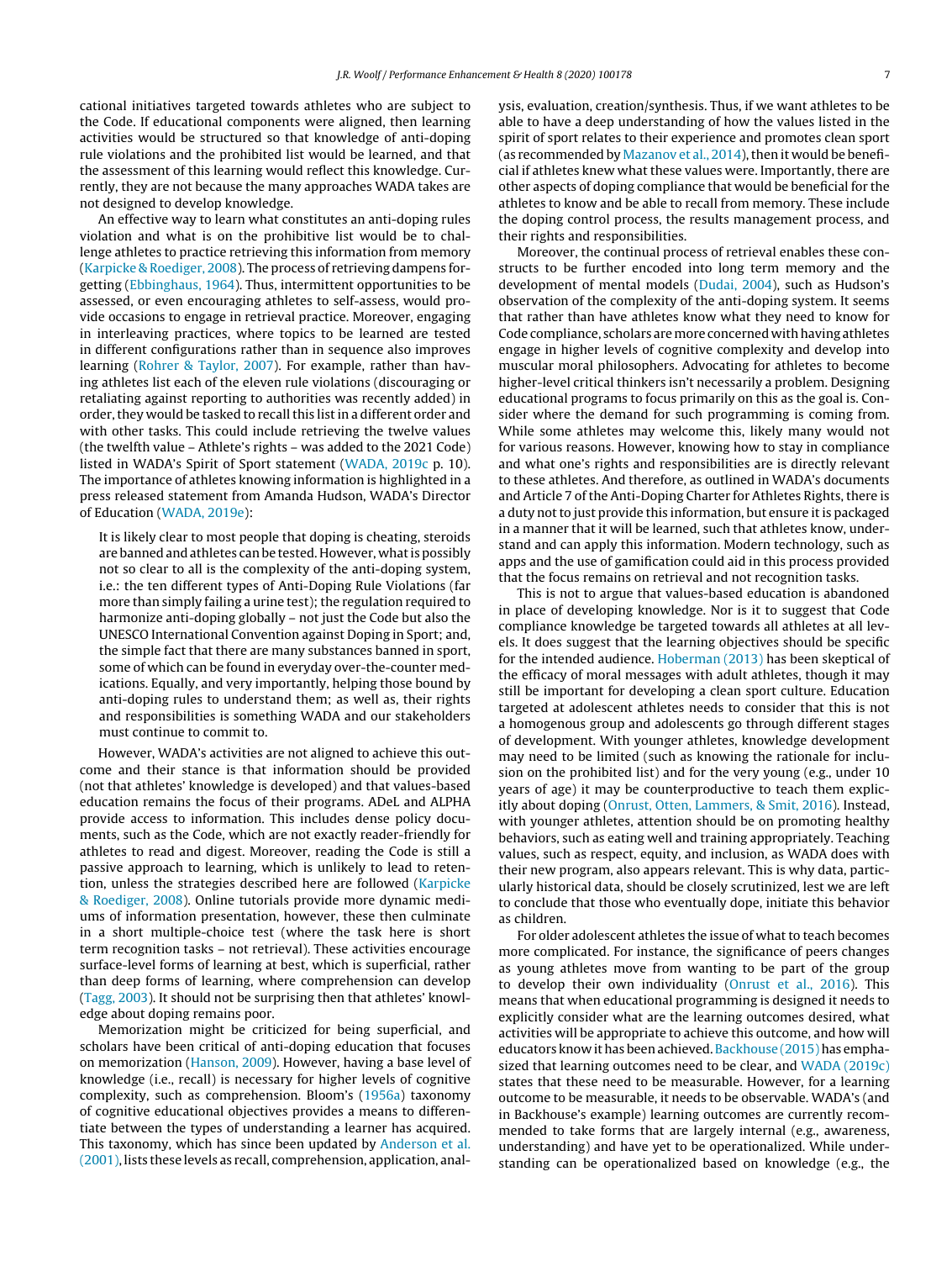<span id="page-7-0"></span>ability to recall the criteria for an anti-doping rule violation), doing so for values-based education will prove to be more challenging, though the affective domain of Bloom's (Bloom, 1956b) taxonomy of educational objectives may provide direction. Ultimately though, if WADA and other anti-doping organizations want their athletes to know the Code, or be knowledgeable about doping, emphasis need to be placed on developing lower levels of cognition (such as recall and comprehension). Learning activities should match the desired outcome and that means athletes being able to recall the information they are expected to know.

#### **8. Conclusion**

Houlihan (2008) argues that education (information and knowledge) may prevent doping under conditions where people are either ignorant or incompetent. This assumes that if someone makes the conscious decision to dope, knowledge will have no impact. However, a baseline level of information is not only desirable, it is mandated by both WADA and the Charter of Athletes Rights. Furthermore, as mentioned earlier, it is necessary for developing mental models. Athletes' knowledge has been low for the last fifty years because education programs have not been designed to develop knowledge – at least not in an effective manner. WADA's new International Standard for Education is a welcome addition to doping prevention. However, knowledge is unlikely to change unless education programs integrate recommendations from education and other related disciplines into their design. This will hopefully ensure that in fifty years, we are not asking the same question – why don't athletes know more about doping?

#### **Funding**

This research did not receive any specific grant from funding agencies in the public, commercial, or not-for-profit sectors.

#### **Declaration of Competing Interest**

The authors report no declarations of interest.

#### **References**

- Ajzen, I. (1985). [From](http://refhub.elsevier.com/S2211-2669(20)30022-0/sbref0005) [intentions](http://refhub.elsevier.com/S2211-2669(20)30022-0/sbref0005) [to](http://refhub.elsevier.com/S2211-2669(20)30022-0/sbref0005) [actions:](http://refhub.elsevier.com/S2211-2669(20)30022-0/sbref0005) [A](http://refhub.elsevier.com/S2211-2669(20)30022-0/sbref0005) [theory](http://refhub.elsevier.com/S2211-2669(20)30022-0/sbref0005) [of](http://refhub.elsevier.com/S2211-2669(20)30022-0/sbref0005) [planned](http://refhub.elsevier.com/S2211-2669(20)30022-0/sbref0005) [behavior.](http://refhub.elsevier.com/S2211-2669(20)30022-0/sbref0005) [In](http://refhub.elsevier.com/S2211-2669(20)30022-0/sbref0005) [J.](http://refhub.elsevier.com/S2211-2669(20)30022-0/sbref0005) [Kuhl,](http://refhub.elsevier.com/S2211-2669(20)30022-0/sbref0005) [&](http://refhub.elsevier.com/S2211-2669(20)30022-0/sbref0005) [J.](http://refhub.elsevier.com/S2211-2669(20)30022-0/sbref0005) [Beckman](http://refhub.elsevier.com/S2211-2669(20)30022-0/sbref0005) [\(Eds.\),](http://refhub.elsevier.com/S2211-2669(20)30022-0/sbref0005) [Action](http://refhub.elsevier.com/S2211-2669(20)30022-0/sbref0005) [control:](http://refhub.elsevier.com/S2211-2669(20)30022-0/sbref0005) [From](http://refhub.elsevier.com/S2211-2669(20)30022-0/sbref0005) [cognition](http://refhub.elsevier.com/S2211-2669(20)30022-0/sbref0005) [to](http://refhub.elsevier.com/S2211-2669(20)30022-0/sbref0005) [behavior](http://refhub.elsevier.com/S2211-2669(20)30022-0/sbref0005) [\(pp.](http://refhub.elsevier.com/S2211-2669(20)30022-0/sbref0005) [11](http://refhub.elsevier.com/S2211-2669(20)30022-0/sbref0005)–[39\).](http://refhub.elsevier.com/S2211-2669(20)30022-0/sbref0005) [Berlin:](http://refhub.elsevier.com/S2211-2669(20)30022-0/sbref0005) [Springer-Verlag.](http://refhub.elsevier.com/S2211-2669(20)30022-0/sbref0005)
- Anderson, L. W., Krathwohl, D. R., Airasian, P. W., Cruikshank, K. A., Mayer, R. E., Pintrich, P. R., . . . & Wittrock, M. C. (2001). [A](http://refhub.elsevier.com/S2211-2669(20)30022-0/sbref0010) [taxonomy](http://refhub.elsevier.com/S2211-2669(20)30022-0/sbref0010) [for](http://refhub.elsevier.com/S2211-2669(20)30022-0/sbref0010) [learning,](http://refhub.elsevier.com/S2211-2669(20)30022-0/sbref0010) [teaching,](http://refhub.elsevier.com/S2211-2669(20)30022-0/sbref0010) [and](http://refhub.elsevier.com/S2211-2669(20)30022-0/sbref0010) [assessing:](http://refhub.elsevier.com/S2211-2669(20)30022-0/sbref0010) [A](http://refhub.elsevier.com/S2211-2669(20)30022-0/sbref0010) [revision](http://refhub.elsevier.com/S2211-2669(20)30022-0/sbref0010) [of](http://refhub.elsevier.com/S2211-2669(20)30022-0/sbref0010) [Bloom's](http://refhub.elsevier.com/S2211-2669(20)30022-0/sbref0010) [taxonomy](http://refhub.elsevier.com/S2211-2669(20)30022-0/sbref0010) [of](http://refhub.elsevier.com/S2211-2669(20)30022-0/sbref0010) [educational](http://refhub.elsevier.com/S2211-2669(20)30022-0/sbref0010) [objectives](http://refhub.elsevier.com/S2211-2669(20)30022-0/sbref0010)[.](http://refhub.elsevier.com/S2211-2669(20)30022-0/sbref0010) [New](http://refhub.elsevier.com/S2211-2669(20)30022-0/sbref0010) [York:](http://refhub.elsevier.com/S2211-2669(20)30022-0/sbref0010) [Longman.](http://refhub.elsevier.com/S2211-2669(20)30022-0/sbref0010)
- Backhouse, S. H. (2015). [Anti-doping](http://refhub.elsevier.com/S2211-2669(20)30022-0/sbref0015) [education](http://refhub.elsevier.com/S2211-2669(20)30022-0/sbref0015) [for](http://refhub.elsevier.com/S2211-2669(20)30022-0/sbref0015) [athletes.](http://refhub.elsevier.com/S2211-2669(20)30022-0/sbref0015) [In](http://refhub.elsevier.com/S2211-2669(20)30022-0/sbref0015) [V.](http://refhub.elsevier.com/S2211-2669(20)30022-0/sbref0015) [Møller,](http://refhub.elsevier.com/S2211-2669(20)30022-0/sbref0015) [I.](http://refhub.elsevier.com/S2211-2669(20)30022-0/sbref0015) [Waddington,](http://refhub.elsevier.com/S2211-2669(20)30022-0/sbref0015) [&](http://refhub.elsevier.com/S2211-2669(20)30022-0/sbref0015) [J.](http://refhub.elsevier.com/S2211-2669(20)30022-0/sbref0015) [M.](http://refhub.elsevier.com/S2211-2669(20)30022-0/sbref0015) [Hoberman](http://refhub.elsevier.com/S2211-2669(20)30022-0/sbref0015) [\(Eds.\),](http://refhub.elsevier.com/S2211-2669(20)30022-0/sbref0015) [Routledge](http://refhub.elsevier.com/S2211-2669(20)30022-0/sbref0015) [handbook](http://refhub.elsevier.com/S2211-2669(20)30022-0/sbref0015) [of](http://refhub.elsevier.com/S2211-2669(20)30022-0/sbref0015) [drugs](http://refhub.elsevier.com/S2211-2669(20)30022-0/sbref0015) [and](http://refhub.elsevier.com/S2211-2669(20)30022-0/sbref0015) [sport](http://refhub.elsevier.com/S2211-2669(20)30022-0/sbref0015) [\(pp.](http://refhub.elsevier.com/S2211-2669(20)30022-0/sbref0015) [229–238\).](http://refhub.elsevier.com/S2211-2669(20)30022-0/sbref0015) [London:](http://refhub.elsevier.com/S2211-2669(20)30022-0/sbref0015) [Routledge.](http://refhub.elsevier.com/S2211-2669(20)30022-0/sbref0015)
- Backhouse, S. H., McKenna, J., & Patterson, L. (2009). Prevention through Education: A Review of Current International Social Science Literature A focus on the prevention of bullying, tobacco, alcohol and social drug use in children, adolescents and young adults Retrieved from. Carnegie Research Institute: Leeds Metropolitan University. [https://www.wada-ama.org/en/resources/social-science/](https://www.wada-ama.org/en/resources/social-science/prevention-through-education-a-review-of-current-international-social)
- [prevention-through-education-a-review-of-current-international-social](https://www.wada-ama.org/en/resources/social-science/prevention-through-education-a-review-of-current-international-social) Backhouse, S., McKenna, J., Robinson, S., & Atkin, A. (2007). [International](http://refhub.elsevier.com/S2211-2669(20)30022-0/sbref0025) [literature](http://refhub.elsevier.com/S2211-2669(20)30022-0/sbref0025) [review:](http://refhub.elsevier.com/S2211-2669(20)30022-0/sbref0025) [attitudes,](http://refhub.elsevier.com/S2211-2669(20)30022-0/sbref0025) [behaviours,](http://refhub.elsevier.com/S2211-2669(20)30022-0/sbref0025) [knowledge](http://refhub.elsevier.com/S2211-2669(20)30022-0/sbref0025) [and](http://refhub.elsevier.com/S2211-2669(20)30022-0/sbref0025) [education](http://refhub.elsevier.com/S2211-2669(20)30022-0/sbref0025) [-](http://refhub.elsevier.com/S2211-2669(20)30022-0/sbref0025) [drugs](http://refhub.elsevier.com/S2211-2669(20)30022-0/sbref0025) [in](http://refhub.elsevier.com/S2211-2669(20)30022-0/sbref0025) [sport:](http://refhub.elsevier.com/S2211-2669(20)30022-0/sbref0025) [past,](http://refhub.elsevier.com/S2211-2669(20)30022-0/sbref0025) [present](http://refhub.elsevier.com/S2211-2669(20)30022-0/sbref0025) [and](http://refhub.elsevier.com/S2211-2669(20)30022-0/sbref0025) [future.](http://refhub.elsevier.com/S2211-2669(20)30022-0/sbref0025) [Report](http://refhub.elsevier.com/S2211-2669(20)30022-0/sbref0025) [to](http://refhub.elsevier.com/S2211-2669(20)30022-0/sbref0025) [the](http://refhub.elsevier.com/S2211-2669(20)30022-0/sbref0025) [World](http://refhub.elsevier.com/S2211-2669(20)30022-0/sbref0025) [Anti-Doping](http://refhub.elsevier.com/S2211-2669(20)30022-0/sbref0025) [Agency](http://refhub.elsevier.com/S2211-2669(20)30022-0/sbref0025) [\(WADA\)](http://refhub.elsevier.com/S2211-2669(20)30022-0/sbref0025)[.](http://refhub.elsevier.com/S2211-2669(20)30022-0/sbref0025)
- Backhouse, S. H., Patterson, L., & McKenna, J. (2012). [Achieving](http://refhub.elsevier.com/S2211-2669(20)30022-0/sbref0030) [the](http://refhub.elsevier.com/S2211-2669(20)30022-0/sbref0030) [Olympic](http://refhub.elsevier.com/S2211-2669(20)30022-0/sbref0030) [ideal:](http://refhub.elsevier.com/S2211-2669(20)30022-0/sbref0030) [Preventing](http://refhub.elsevier.com/S2211-2669(20)30022-0/sbref0030) [doping](http://refhub.elsevier.com/S2211-2669(20)30022-0/sbref0030) [in](http://refhub.elsevier.com/S2211-2669(20)30022-0/sbref0030) [sport.](http://refhub.elsevier.com/S2211-2669(20)30022-0/sbref0030) [Performance](http://refhub.elsevier.com/S2211-2669(20)30022-0/sbref0030) [Enhancement](http://refhub.elsevier.com/S2211-2669(20)30022-0/sbref0030) [&](http://refhub.elsevier.com/S2211-2669(20)30022-0/sbref0030) [Health](http://refhub.elsevier.com/S2211-2669(20)30022-0/sbref0030)[,](http://refhub.elsevier.com/S2211-2669(20)30022-0/sbref0030) [1](http://refhub.elsevier.com/S2211-2669(20)30022-0/sbref0030)[\(2\),](http://refhub.elsevier.com/S2211-2669(20)30022-0/sbref0030) 83-85.
- Backhouse, S. H., Whitaker, L., Patterson, L., Erickson, K., & McKenna, J. (2016). Social psychology of doping in sport: A mixed studies narrative synthesis Retrieved from. WADA. [https://www.wada-ama.org/sites/default/files/resources/files/](https://www.wada-ama.org/sites/default/files/resources/files/literature_review_update_-_final_2016.pdf) [literature](https://www.wada-ama.org/sites/default/files/resources/files/literature_review_update_-_final_2016.pdf)\_[review](https://www.wada-ama.org/sites/default/files/resources/files/literature_review_update_-_final_2016.pdf)\_[update](https://www.wada-ama.org/sites/default/files/resources/files/literature_review_update_-_final_2016.pdf)\_-\_[final](https://www.wada-ama.org/sites/default/files/resources/files/literature_review_update_-_final_2016.pdf)\_[2016.pdf](https://www.wada-ama.org/sites/default/files/resources/files/literature_review_update_-_final_2016.pdf)
- Bandura, A. (1977). [Self-efficacy:](http://refhub.elsevier.com/S2211-2669(20)30022-0/sbref0040) [toward](http://refhub.elsevier.com/S2211-2669(20)30022-0/sbref0040) [a](http://refhub.elsevier.com/S2211-2669(20)30022-0/sbref0040) [unifying](http://refhub.elsevier.com/S2211-2669(20)30022-0/sbref0040) [theory](http://refhub.elsevier.com/S2211-2669(20)30022-0/sbref0040) [of](http://refhub.elsevier.com/S2211-2669(20)30022-0/sbref0040) [behavioral](http://refhub.elsevier.com/S2211-2669(20)30022-0/sbref0040) [change.](http://refhub.elsevier.com/S2211-2669(20)30022-0/sbref0040) [Psychological](http://refhub.elsevier.com/S2211-2669(20)30022-0/sbref0040) [Review](http://refhub.elsevier.com/S2211-2669(20)30022-0/sbref0040)[,](http://refhub.elsevier.com/S2211-2669(20)30022-0/sbref0040) [84](http://refhub.elsevier.com/S2211-2669(20)30022-0/sbref0040)[\(2\),](http://refhub.elsevier.com/S2211-2669(20)30022-0/sbref0040) [191](http://refhub.elsevier.com/S2211-2669(20)30022-0/sbref0040)–[215.](http://refhub.elsevier.com/S2211-2669(20)30022-0/sbref0040)
- Barkoukis, V., Kartali, K., Lazuras, L., & Tsorbatzoudis, H. (2016). [Evaluation](http://refhub.elsevier.com/S2211-2669(20)30022-0/sbref0045) [of](http://refhub.elsevier.com/S2211-2669(20)30022-0/sbref0045) [an](http://refhub.elsevier.com/S2211-2669(20)30022-0/sbref0045) [anti-doping](http://refhub.elsevier.com/S2211-2669(20)30022-0/sbref0045) [intervention](http://refhub.elsevier.com/S2211-2669(20)30022-0/sbref0045) [for](http://refhub.elsevier.com/S2211-2669(20)30022-0/sbref0045) [adolescents:](http://refhub.elsevier.com/S2211-2669(20)30022-0/sbref0045) [Findings](http://refhub.elsevier.com/S2211-2669(20)30022-0/sbref0045) [from](http://refhub.elsevier.com/S2211-2669(20)30022-0/sbref0045) [a](http://refhub.elsevier.com/S2211-2669(20)30022-0/sbref0045) [school-based](http://refhub.elsevier.com/S2211-2669(20)30022-0/sbref0045) [study.](http://refhub.elsevier.com/S2211-2669(20)30022-0/sbref0045) [Sport](http://refhub.elsevier.com/S2211-2669(20)30022-0/sbref0045) [Management](http://refhub.elsevier.com/S2211-2669(20)30022-0/sbref0045) [Review](http://refhub.elsevier.com/S2211-2669(20)30022-0/sbref0045)[,](http://refhub.elsevier.com/S2211-2669(20)30022-0/sbref0045) [19](http://refhub.elsevier.com/S2211-2669(20)30022-0/sbref0045)[\(1\),](http://refhub.elsevier.com/S2211-2669(20)30022-0/sbref0045) [23–34.](http://refhub.elsevier.com/S2211-2669(20)30022-0/sbref0045)
- Biggs, J., & Tang, C. (2011). [Teaching](http://refhub.elsevier.com/S2211-2669(20)30022-0/sbref0050) [for](http://refhub.elsevier.com/S2211-2669(20)30022-0/sbref0050) [quality](http://refhub.elsevier.com/S2211-2669(20)30022-0/sbref0050) [learning](http://refhub.elsevier.com/S2211-2669(20)30022-0/sbref0050) [at](http://refhub.elsevier.com/S2211-2669(20)30022-0/sbref0050) [university:](http://refhub.elsevier.com/S2211-2669(20)30022-0/sbref0050) [What](http://refhub.elsevier.com/S2211-2669(20)30022-0/sbref0050) [the](http://refhub.elsevier.com/S2211-2669(20)30022-0/sbref0050) [student](http://refhub.elsevier.com/S2211-2669(20)30022-0/sbref0050) [does](http://refhub.elsevier.com/S2211-2669(20)30022-0/sbref0050) [\(4th](http://refhub.elsevier.com/S2211-2669(20)30022-0/sbref0050) [ed.\)\).](http://refhub.elsevier.com/S2211-2669(20)30022-0/sbref0050) [United](http://refhub.elsevier.com/S2211-2669(20)30022-0/sbref0050) [Kingdom:](http://refhub.elsevier.com/S2211-2669(20)30022-0/sbref0050) [McGraw-Hill.](http://refhub.elsevier.com/S2211-2669(20)30022-0/sbref0050)
- Bloom, B. S. (1956a). [Taxonomy](http://refhub.elsevier.com/S2211-2669(20)30022-0/sbref0055) [of](http://refhub.elsevier.com/S2211-2669(20)30022-0/sbref0055) [educational](http://refhub.elsevier.com/S2211-2669(20)30022-0/sbref0055) [objectives.](http://refhub.elsevier.com/S2211-2669(20)30022-0/sbref0055) [Vol.](http://refhub.elsevier.com/S2211-2669(20)30022-0/sbref0055) [1:](http://refhub.elsevier.com/S2211-2669(20)30022-0/sbref0055) [Cognitive](http://refhub.elsevier.com/S2211-2669(20)30022-0/sbref0055) [domain](http://refhub.elsevier.com/S2211-2669(20)30022-0/sbref0055). [New](http://refhub.elsevier.com/S2211-2669(20)30022-0/sbref0055) [York:](http://refhub.elsevier.com/S2211-2669(20)30022-0/sbref0055) [David](http://refhub.elsevier.com/S2211-2669(20)30022-0/sbref0055) [McKay](http://refhub.elsevier.com/S2211-2669(20)30022-0/sbref0055) [Company,](http://refhub.elsevier.com/S2211-2669(20)30022-0/sbref0055) [Inc.](http://refhub.elsevier.com/S2211-2669(20)30022-0/sbref0055)
- Bloom, B. S. (1956b). [Taxonomy](http://refhub.elsevier.com/S2211-2669(20)30022-0/sbref0060) [of](http://refhub.elsevier.com/S2211-2669(20)30022-0/sbref0060) [educational](http://refhub.elsevier.com/S2211-2669(20)30022-0/sbref0060) [objectives.](http://refhub.elsevier.com/S2211-2669(20)30022-0/sbref0060) [Vol.](http://refhub.elsevier.com/S2211-2669(20)30022-0/sbref0060) [2:](http://refhub.elsevier.com/S2211-2669(20)30022-0/sbref0060) [Affective](http://refhub.elsevier.com/S2211-2669(20)30022-0/sbref0060) [domain](http://refhub.elsevier.com/S2211-2669(20)30022-0/sbref0060)[.](http://refhub.elsevier.com/S2211-2669(20)30022-0/sbref0060) [New](http://refhub.elsevier.com/S2211-2669(20)30022-0/sbref0060) [York:](http://refhub.elsevier.com/S2211-2669(20)30022-0/sbref0060) [David](http://refhub.elsevier.com/S2211-2669(20)30022-0/sbref0060) [McKay](http://refhub.elsevier.com/S2211-2669(20)30022-0/sbref0060) [Company,](http://refhub.elsevier.com/S2211-2669(20)30022-0/sbref0060) [Inc.](http://refhub.elsevier.com/S2211-2669(20)30022-0/sbref0060)
- Buckley, W. E., Yesalis, C. E., Friedl, K. E., Anderson, W. A., Streit, A. L., & Wright, J. E. (1988). [Estimated](http://refhub.elsevier.com/S2211-2669(20)30022-0/sbref0065) [prevalence](http://refhub.elsevier.com/S2211-2669(20)30022-0/sbref0065) [of](http://refhub.elsevier.com/S2211-2669(20)30022-0/sbref0065) [anabolic](http://refhub.elsevier.com/S2211-2669(20)30022-0/sbref0065) [steroid](http://refhub.elsevier.com/S2211-2669(20)30022-0/sbref0065) [use](http://refhub.elsevier.com/S2211-2669(20)30022-0/sbref0065) [among](http://refhub.elsevier.com/S2211-2669(20)30022-0/sbref0065) [male](http://refhub.elsevier.com/S2211-2669(20)30022-0/sbref0065) [high](http://refhub.elsevier.com/S2211-2669(20)30022-0/sbref0065) [school](http://refhub.elsevier.com/S2211-2669(20)30022-0/sbref0065) [seniors.](http://refhub.elsevier.com/S2211-2669(20)30022-0/sbref0065) [Jama](http://refhub.elsevier.com/S2211-2669(20)30022-0/sbref0065), [260](http://refhub.elsevier.com/S2211-2669(20)30022-0/sbref0065)[\(23\),](http://refhub.elsevier.com/S2211-2669(20)30022-0/sbref0065) [3441](http://refhub.elsevier.com/S2211-2669(20)30022-0/sbref0065)–[3445.](http://refhub.elsevier.com/S2211-2669(20)30022-0/sbref0065)
- Cléret, L. (2011). [The](http://refhub.elsevier.com/S2211-2669(20)30022-0/sbref0070) [role](http://refhub.elsevier.com/S2211-2669(20)30022-0/sbref0070) [of](http://refhub.elsevier.com/S2211-2669(20)30022-0/sbref0070) [anti-doping](http://refhub.elsevier.com/S2211-2669(20)30022-0/sbref0070) [education](http://refhub.elsevier.com/S2211-2669(20)30022-0/sbref0070) [in](http://refhub.elsevier.com/S2211-2669(20)30022-0/sbref0070) [delivering](http://refhub.elsevier.com/S2211-2669(20)30022-0/sbref0070) [WADA's](http://refhub.elsevier.com/S2211-2669(20)30022-0/sbref0070) [mission.](http://refhub.elsevier.com/S2211-2669(20)30022-0/sbref0070) [International](http://refhub.elsevier.com/S2211-2669(20)30022-0/sbref0070) [Journal](http://refhub.elsevier.com/S2211-2669(20)30022-0/sbref0070) [of](http://refhub.elsevier.com/S2211-2669(20)30022-0/sbref0070) [Sport](http://refhub.elsevier.com/S2211-2669(20)30022-0/sbref0070) [Policy](http://refhub.elsevier.com/S2211-2669(20)30022-0/sbref0070) [and](http://refhub.elsevier.com/S2211-2669(20)30022-0/sbref0070) [Politics](http://refhub.elsevier.com/S2211-2669(20)30022-0/sbref0070)[,](http://refhub.elsevier.com/S2211-2669(20)30022-0/sbref0070) [3](http://refhub.elsevier.com/S2211-2669(20)30022-0/sbref0070)[\(2\),](http://refhub.elsevier.com/S2211-2669(20)30022-0/sbref0070) [271](http://refhub.elsevier.com/S2211-2669(20)30022-0/sbref0070)–[277.](http://refhub.elsevier.com/S2211-2669(20)30022-0/sbref0070)
- Cooper, D. L. (1972). [Drugs](http://refhub.elsevier.com/S2211-2669(20)30022-0/sbref0075) [and](http://refhub.elsevier.com/S2211-2669(20)30022-0/sbref0075) [the](http://refhub.elsevier.com/S2211-2669(20)30022-0/sbref0075) [athlete.](http://refhub.elsevier.com/S2211-2669(20)30022-0/sbref0075) [Journal](http://refhub.elsevier.com/S2211-2669(20)30022-0/sbref0075) [of](http://refhub.elsevier.com/S2211-2669(20)30022-0/sbref0075) [the](http://refhub.elsevier.com/S2211-2669(20)30022-0/sbref0075) [America](http://refhub.elsevier.com/S2211-2669(20)30022-0/sbref0075) [Medical](http://refhub.elsevier.com/S2211-2669(20)30022-0/sbref0075) [Association](http://refhub.elsevier.com/S2211-2669(20)30022-0/sbref0075)[,](http://refhub.elsevier.com/S2211-2669(20)30022-0/sbref0075) [221](http://refhub.elsevier.com/S2211-2669(20)30022-0/sbref0075)[\(9\),](http://refhub.elsevier.com/S2211-2669(20)30022-0/sbref0075) [1007–1011.](http://refhub.elsevier.com/S2211-2669(20)30022-0/sbref0075)
- Dudai, Y. (2004). [The](http://refhub.elsevier.com/S2211-2669(20)30022-0/sbref0080) [neurobiology](http://refhub.elsevier.com/S2211-2669(20)30022-0/sbref0080) [of](http://refhub.elsevier.com/S2211-2669(20)30022-0/sbref0080) [consolidations,](http://refhub.elsevier.com/S2211-2669(20)30022-0/sbref0080) [or,](http://refhub.elsevier.com/S2211-2669(20)30022-0/sbref0080) [how](http://refhub.elsevier.com/S2211-2669(20)30022-0/sbref0080) [stable](http://refhub.elsevier.com/S2211-2669(20)30022-0/sbref0080) [is](http://refhub.elsevier.com/S2211-2669(20)30022-0/sbref0080) [the](http://refhub.elsevier.com/S2211-2669(20)30022-0/sbref0080) [engram?](http://refhub.elsevier.com/S2211-2669(20)30022-0/sbref0080) [Annual](http://refhub.elsevier.com/S2211-2669(20)30022-0/sbref0080) [Review](http://refhub.elsevier.com/S2211-2669(20)30022-0/sbref0080) [of](http://refhub.elsevier.com/S2211-2669(20)30022-0/sbref0080) [Psychology](http://refhub.elsevier.com/S2211-2669(20)30022-0/sbref0080)[,](http://refhub.elsevier.com/S2211-2669(20)30022-0/sbref0080) [55](http://refhub.elsevier.com/S2211-2669(20)30022-0/sbref0080)[,](http://refhub.elsevier.com/S2211-2669(20)30022-0/sbref0080) [51–86.](http://refhub.elsevier.com/S2211-2669(20)30022-0/sbref0080)
- Ebbinghaus, H. (1964). [Memory:](http://refhub.elsevier.com/S2211-2669(20)30022-0/sbref0085) [A](http://refhub.elsevier.com/S2211-2669(20)30022-0/sbref0085) [Contribution](http://refhub.elsevier.com/S2211-2669(20)30022-0/sbref0085) [to](http://refhub.elsevier.com/S2211-2669(20)30022-0/sbref0085) [Experimental](http://refhub.elsevier.com/S2211-2669(20)30022-0/sbref0085) [Psychology](http://refhub.elsevier.com/S2211-2669(20)30022-0/sbref0085). [New](http://refhub.elsevier.com/S2211-2669(20)30022-0/sbref0085) [York:](http://refhub.elsevier.com/S2211-2669(20)30022-0/sbref0085) [Dover.](http://refhub.elsevier.com/S2211-2669(20)30022-0/sbref0085)
- Elbe, A. M., & Brand, R. (2016). [The](http://refhub.elsevier.com/S2211-2669(20)30022-0/sbref0090) [effect](http://refhub.elsevier.com/S2211-2669(20)30022-0/sbref0090) [of](http://refhub.elsevier.com/S2211-2669(20)30022-0/sbref0090) [an](http://refhub.elsevier.com/S2211-2669(20)30022-0/sbref0090) [ethical](http://refhub.elsevier.com/S2211-2669(20)30022-0/sbref0090) [decision-making](http://refhub.elsevier.com/S2211-2669(20)30022-0/sbref0090) [training](http://refhub.elsevier.com/S2211-2669(20)30022-0/sbref0090) [on](http://refhub.elsevier.com/S2211-2669(20)30022-0/sbref0090) [young](http://refhub.elsevier.com/S2211-2669(20)30022-0/sbref0090) [athletes'](http://refhub.elsevier.com/S2211-2669(20)30022-0/sbref0090) [attitudes](http://refhub.elsevier.com/S2211-2669(20)30022-0/sbref0090) [toward](http://refhub.elsevier.com/S2211-2669(20)30022-0/sbref0090) [doping.](http://refhub.elsevier.com/S2211-2669(20)30022-0/sbref0090) [Ethics](http://refhub.elsevier.com/S2211-2669(20)30022-0/sbref0090) [&](http://refhub.elsevier.com/S2211-2669(20)30022-0/sbref0090) [Behavior](http://refhub.elsevier.com/S2211-2669(20)30022-0/sbref0090)[,](http://refhub.elsevier.com/S2211-2669(20)30022-0/sbref0090) [26](http://refhub.elsevier.com/S2211-2669(20)30022-0/sbref0090)[\(1\),](http://refhub.elsevier.com/S2211-2669(20)30022-0/sbref0090) 32-44
- Elliot, D. L., Goldberg, L., Moe, E. L., DeFrancesco, C. A., Durham, M. B., & Hix-Small, H. (2004). [Preventing](http://refhub.elsevier.com/S2211-2669(20)30022-0/sbref0095) [substance](http://refhub.elsevier.com/S2211-2669(20)30022-0/sbref0095) [use](http://refhub.elsevier.com/S2211-2669(20)30022-0/sbref0095) [and](http://refhub.elsevier.com/S2211-2669(20)30022-0/sbref0095) [disordered](http://refhub.elsevier.com/S2211-2669(20)30022-0/sbref0095) [eating:](http://refhub.elsevier.com/S2211-2669(20)30022-0/sbref0095) [initial](http://refhub.elsevier.com/S2211-2669(20)30022-0/sbref0095) [outcomes](http://refhub.elsevier.com/S2211-2669(20)30022-0/sbref0095) [of](http://refhub.elsevier.com/S2211-2669(20)30022-0/sbref0095) [the](http://refhub.elsevier.com/S2211-2669(20)30022-0/sbref0095) [ATHENA](http://refhub.elsevier.com/S2211-2669(20)30022-0/sbref0095) [\(Athletes](http://refhub.elsevier.com/S2211-2669(20)30022-0/sbref0095) [Targeting](http://refhub.elsevier.com/S2211-2669(20)30022-0/sbref0095) [Healthy](http://refhub.elsevier.com/S2211-2669(20)30022-0/sbref0095) [Exercise](http://refhub.elsevier.com/S2211-2669(20)30022-0/sbref0095) [and](http://refhub.elsevier.com/S2211-2669(20)30022-0/sbref0095) [Nutrition](http://refhub.elsevier.com/S2211-2669(20)30022-0/sbref0095) [Alternatives\)](http://refhub.elsevier.com/S2211-2669(20)30022-0/sbref0095) [program.](http://refhub.elsevier.com/S2211-2669(20)30022-0/sbref0095) [Archives](http://refhub.elsevier.com/S2211-2669(20)30022-0/sbref0095) [of](http://refhub.elsevier.com/S2211-2669(20)30022-0/sbref0095) [Pediatrics](http://refhub.elsevier.com/S2211-2669(20)30022-0/sbref0095) [&](http://refhub.elsevier.com/S2211-2669(20)30022-0/sbref0095) [Adolescent](http://refhub.elsevier.com/S2211-2669(20)30022-0/sbref0095) [Medicine](http://refhub.elsevier.com/S2211-2669(20)30022-0/sbref0095)[,](http://refhub.elsevier.com/S2211-2669(20)30022-0/sbref0095) [158](http://refhub.elsevier.com/S2211-2669(20)30022-0/sbref0095)[\(11\),](http://refhub.elsevier.com/S2211-2669(20)30022-0/sbref0095) 1043-1049.
- Fink, L. D. (2013). [Creating](http://refhub.elsevier.com/S2211-2669(20)30022-0/sbref0100) [significant](http://refhub.elsevier.com/S2211-2669(20)30022-0/sbref0100) [learning](http://refhub.elsevier.com/S2211-2669(20)30022-0/sbref0100) [experiences:](http://refhub.elsevier.com/S2211-2669(20)30022-0/sbref0100) [An](http://refhub.elsevier.com/S2211-2669(20)30022-0/sbref0100) [integrated](http://refhub.elsevier.com/S2211-2669(20)30022-0/sbref0100) [approach](http://refhub.elsevier.com/S2211-2669(20)30022-0/sbref0100) [to](http://refhub.elsevier.com/S2211-2669(20)30022-0/sbref0100) [designing](http://refhub.elsevier.com/S2211-2669(20)30022-0/sbref0100) [college](http://refhub.elsevier.com/S2211-2669(20)30022-0/sbref0100) [courses](http://refhub.elsevier.com/S2211-2669(20)30022-0/sbref0100)[.](http://refhub.elsevier.com/S2211-2669(20)30022-0/sbref0100) [San](http://refhub.elsevier.com/S2211-2669(20)30022-0/sbref0100) [Francisco,](http://refhub.elsevier.com/S2211-2669(20)30022-0/sbref0100) [CA:](http://refhub.elsevier.com/S2211-2669(20)30022-0/sbref0100) [John](http://refhub.elsevier.com/S2211-2669(20)30022-0/sbref0100) [Wiley](http://refhub.elsevier.com/S2211-2669(20)30022-0/sbref0100) [&](http://refhub.elsevier.com/S2211-2669(20)30022-0/sbref0100) [Sons.](http://refhub.elsevier.com/S2211-2669(20)30022-0/sbref0100)
- Goldberg, L., Bents, R., Bosworth, E., Trevisan, L., & Elliot, D. L. (1991). [Anabolic](http://refhub.elsevier.com/S2211-2669(20)30022-0/sbref0105) [steroid](http://refhub.elsevier.com/S2211-2669(20)30022-0/sbref0105) [education](http://refhub.elsevier.com/S2211-2669(20)30022-0/sbref0105) [and](http://refhub.elsevier.com/S2211-2669(20)30022-0/sbref0105) [adolescents:](http://refhub.elsevier.com/S2211-2669(20)30022-0/sbref0105) [do](http://refhub.elsevier.com/S2211-2669(20)30022-0/sbref0105) [scare](http://refhub.elsevier.com/S2211-2669(20)30022-0/sbref0105) [tactics](http://refhub.elsevier.com/S2211-2669(20)30022-0/sbref0105) [work?](http://refhub.elsevier.com/S2211-2669(20)30022-0/sbref0105) [Pediatrics](http://refhub.elsevier.com/S2211-2669(20)30022-0/sbref0105)[,](http://refhub.elsevier.com/S2211-2669(20)30022-0/sbref0105) [87](http://refhub.elsevier.com/S2211-2669(20)30022-0/sbref0105)[\(3\),](http://refhub.elsevier.com/S2211-2669(20)30022-0/sbref0105) [283](http://refhub.elsevier.com/S2211-2669(20)30022-0/sbref0105)–[286.](http://refhub.elsevier.com/S2211-2669(20)30022-0/sbref0105)
- Goldberg, L., Elliot, D. L., Clarke, G. N., MacKinnon, D. P., Zoref, L., Moe, E., . . . & Wolf, S. L. (1996). [The](http://refhub.elsevier.com/S2211-2669(20)30022-0/sbref0110) [Adolescents](http://refhub.elsevier.com/S2211-2669(20)30022-0/sbref0110) [Training](http://refhub.elsevier.com/S2211-2669(20)30022-0/sbref0110) [and](http://refhub.elsevier.com/S2211-2669(20)30022-0/sbref0110) [Learning](http://refhub.elsevier.com/S2211-2669(20)30022-0/sbref0110) [to](http://refhub.elsevier.com/S2211-2669(20)30022-0/sbref0110) [Avoid](http://refhub.elsevier.com/S2211-2669(20)30022-0/sbref0110) [Steroids](http://refhub.elsevier.com/S2211-2669(20)30022-0/sbref0110) [\(ATLAS\)](http://refhub.elsevier.com/S2211-2669(20)30022-0/sbref0110) [prevention](http://refhub.elsevier.com/S2211-2669(20)30022-0/sbref0110) [program:](http://refhub.elsevier.com/S2211-2669(20)30022-0/sbref0110) [background](http://refhub.elsevier.com/S2211-2669(20)30022-0/sbref0110) [and](http://refhub.elsevier.com/S2211-2669(20)30022-0/sbref0110) [results](http://refhub.elsevier.com/S2211-2669(20)30022-0/sbref0110) [of](http://refhub.elsevier.com/S2211-2669(20)30022-0/sbref0110) [a](http://refhub.elsevier.com/S2211-2669(20)30022-0/sbref0110) [model](http://refhub.elsevier.com/S2211-2669(20)30022-0/sbref0110) [intervention.](http://refhub.elsevier.com/S2211-2669(20)30022-0/sbref0110) [Archives](http://refhub.elsevier.com/S2211-2669(20)30022-0/sbref0110) [of](http://refhub.elsevier.com/S2211-2669(20)30022-0/sbref0110) [Pediatrics](http://refhub.elsevier.com/S2211-2669(20)30022-0/sbref0110) [&](http://refhub.elsevier.com/S2211-2669(20)30022-0/sbref0110) [Adolescent](http://refhub.elsevier.com/S2211-2669(20)30022-0/sbref0110) [Medicine](http://refhub.elsevier.com/S2211-2669(20)30022-0/sbref0110)[,](http://refhub.elsevier.com/S2211-2669(20)30022-0/sbref0110) [150](http://refhub.elsevier.com/S2211-2669(20)30022-0/sbref0110)[\(7\),](http://refhub.elsevier.com/S2211-2669(20)30022-0/sbref0110) [713](http://refhub.elsevier.com/S2211-2669(20)30022-0/sbref0110)–[721.](http://refhub.elsevier.com/S2211-2669(20)30022-0/sbref0110)
- Goldberg, L., Elliot, D., Clarke, G. N., MacKinnon, D. P., Moe, E., Zoref, L., . . . & Lapin, A. (1996). [Effects](http://refhub.elsevier.com/S2211-2669(20)30022-0/sbref0115) [of](http://refhub.elsevier.com/S2211-2669(20)30022-0/sbref0115) [a](http://refhub.elsevier.com/S2211-2669(20)30022-0/sbref0115) [multidimensional](http://refhub.elsevier.com/S2211-2669(20)30022-0/sbref0115) [anabolic](http://refhub.elsevier.com/S2211-2669(20)30022-0/sbref0115) [steroid](http://refhub.elsevier.com/S2211-2669(20)30022-0/sbref0115) [prevention](http://refhub.elsevier.com/S2211-2669(20)30022-0/sbref0115) [intervention:](http://refhub.elsevier.com/S2211-2669(20)30022-0/sbref0115) [The](http://refhub.elsevier.com/S2211-2669(20)30022-0/sbref0115) [Adolescents](http://refhub.elsevier.com/S2211-2669(20)30022-0/sbref0115) [Training](http://refhub.elsevier.com/S2211-2669(20)30022-0/sbref0115) [and](http://refhub.elsevier.com/S2211-2669(20)30022-0/sbref0115) [Learning](http://refhub.elsevier.com/S2211-2669(20)30022-0/sbref0115) [to](http://refhub.elsevier.com/S2211-2669(20)30022-0/sbref0115) [Avoid](http://refhub.elsevier.com/S2211-2669(20)30022-0/sbref0115) [Steroids](http://refhub.elsevier.com/S2211-2669(20)30022-0/sbref0115) [\(ATLAS\)](http://refhub.elsevier.com/S2211-2669(20)30022-0/sbref0115) [Program.](http://refhub.elsevier.com/S2211-2669(20)30022-0/sbref0115) [Journal](http://refhub.elsevier.com/S2211-2669(20)30022-0/sbref0115) [of](http://refhub.elsevier.com/S2211-2669(20)30022-0/sbref0115) [the](http://refhub.elsevier.com/S2211-2669(20)30022-0/sbref0115) [American](http://refhub.elsevier.com/S2211-2669(20)30022-0/sbref0115) [Medical](http://refhub.elsevier.com/S2211-2669(20)30022-0/sbref0115) [Association](http://refhub.elsevier.com/S2211-2669(20)30022-0/sbref0115)[,](http://refhub.elsevier.com/S2211-2669(20)30022-0/sbref0115) [276](http://refhub.elsevier.com/S2211-2669(20)30022-0/sbref0115)[\(19\),](http://refhub.elsevier.com/S2211-2669(20)30022-0/sbref0115) [1555](http://refhub.elsevier.com/S2211-2669(20)30022-0/sbref0115)–[1562.](http://refhub.elsevier.com/S2211-2669(20)30022-0/sbref0115)
- Goldberg, L., MacKinnon, D. P., Elliot, D. L., Moe, E. L., Clarke, G., & Cheong, J. (2000). [The](http://refhub.elsevier.com/S2211-2669(20)30022-0/sbref0120) [adolescents](http://refhub.elsevier.com/S2211-2669(20)30022-0/sbref0120) [training](http://refhub.elsevier.com/S2211-2669(20)30022-0/sbref0120) [and](http://refhub.elsevier.com/S2211-2669(20)30022-0/sbref0120) [learning](http://refhub.elsevier.com/S2211-2669(20)30022-0/sbref0120) [to](http://refhub.elsevier.com/S2211-2669(20)30022-0/sbref0120) [avoid](http://refhub.elsevier.com/S2211-2669(20)30022-0/sbref0120) [steroids](http://refhub.elsevier.com/S2211-2669(20)30022-0/sbref0120) [program:](http://refhub.elsevier.com/S2211-2669(20)30022-0/sbref0120) [preventing](http://refhub.elsevier.com/S2211-2669(20)30022-0/sbref0120) [drug](http://refhub.elsevier.com/S2211-2669(20)30022-0/sbref0120) [use](http://refhub.elsevier.com/S2211-2669(20)30022-0/sbref0120) [and](http://refhub.elsevier.com/S2211-2669(20)30022-0/sbref0120) [promoting](http://refhub.elsevier.com/S2211-2669(20)30022-0/sbref0120) [health](http://refhub.elsevier.com/S2211-2669(20)30022-0/sbref0120) [behaviors.](http://refhub.elsevier.com/S2211-2669(20)30022-0/sbref0120) [Archives](http://refhub.elsevier.com/S2211-2669(20)30022-0/sbref0120) [of](http://refhub.elsevier.com/S2211-2669(20)30022-0/sbref0120) [Pediatrics](http://refhub.elsevier.com/S2211-2669(20)30022-0/sbref0120) [&](http://refhub.elsevier.com/S2211-2669(20)30022-0/sbref0120) [Adolescent](http://refhub.elsevier.com/S2211-2669(20)30022-0/sbref0120) [Medicine](http://refhub.elsevier.com/S2211-2669(20)30022-0/sbref0120)[,](http://refhub.elsevier.com/S2211-2669(20)30022-0/sbref0120) [154](http://refhub.elsevier.com/S2211-2669(20)30022-0/sbref0120)[\(4\),](http://refhub.elsevier.com/S2211-2669(20)30022-0/sbref0120) [332](http://refhub.elsevier.com/S2211-2669(20)30022-0/sbref0120)–[338.](http://refhub.elsevier.com/S2211-2669(20)30022-0/sbref0120)
- Goulet, C., Valois, P., Buist, A., & Côté, M. (2010). [Predictors](http://refhub.elsevier.com/S2211-2669(20)30022-0/sbref0125) [of](http://refhub.elsevier.com/S2211-2669(20)30022-0/sbref0125) [the](http://refhub.elsevier.com/S2211-2669(20)30022-0/sbref0125) [use](http://refhub.elsevier.com/S2211-2669(20)30022-0/sbref0125) [of](http://refhub.elsevier.com/S2211-2669(20)30022-0/sbref0125) [performance-enhancing](http://refhub.elsevier.com/S2211-2669(20)30022-0/sbref0125) [substances](http://refhub.elsevier.com/S2211-2669(20)30022-0/sbref0125) [by](http://refhub.elsevier.com/S2211-2669(20)30022-0/sbref0125) [young](http://refhub.elsevier.com/S2211-2669(20)30022-0/sbref0125) [athletes.](http://refhub.elsevier.com/S2211-2669(20)30022-0/sbref0125) [Clinical](http://refhub.elsevier.com/S2211-2669(20)30022-0/sbref0125) [Journal](http://refhub.elsevier.com/S2211-2669(20)30022-0/sbref0125) [of](http://refhub.elsevier.com/S2211-2669(20)30022-0/sbref0125) [Sport](http://refhub.elsevier.com/S2211-2669(20)30022-0/sbref0125) [Medicine](http://refhub.elsevier.com/S2211-2669(20)30022-0/sbref0125)[,](http://refhub.elsevier.com/S2211-2669(20)30022-0/sbref0125) [20](http://refhub.elsevier.com/S2211-2669(20)30022-0/sbref0125)[\(4\),](http://refhub.elsevier.com/S2211-2669(20)30022-0/sbref0125) [243](http://refhub.elsevier.com/S2211-2669(20)30022-0/sbref0125)–[248.](http://refhub.elsevier.com/S2211-2669(20)30022-0/sbref0125)
- Grossman, S. J., & Gieck, J. H. (1992). [Model](http://refhub.elsevier.com/S2211-2669(20)30022-0/sbref0130) [alcohol](http://refhub.elsevier.com/S2211-2669(20)30022-0/sbref0130) [and](http://refhub.elsevier.com/S2211-2669(20)30022-0/sbref0130) [other](http://refhub.elsevier.com/S2211-2669(20)30022-0/sbref0130) [drug](http://refhub.elsevier.com/S2211-2669(20)30022-0/sbref0130) [peer](http://refhub.elsevier.com/S2211-2669(20)30022-0/sbref0130) [education](http://refhub.elsevier.com/S2211-2669(20)30022-0/sbref0130) [program](http://refhub.elsevier.com/S2211-2669(20)30022-0/sbref0130) [for](http://refhub.elsevier.com/S2211-2669(20)30022-0/sbref0130) [student](http://refhub.elsevier.com/S2211-2669(20)30022-0/sbref0130) [athletes.](http://refhub.elsevier.com/S2211-2669(20)30022-0/sbref0130) [Journal](http://refhub.elsevier.com/S2211-2669(20)30022-0/sbref0130) [of](http://refhub.elsevier.com/S2211-2669(20)30022-0/sbref0130) [Sport](http://refhub.elsevier.com/S2211-2669(20)30022-0/sbref0130) [Rehabilitation](http://refhub.elsevier.com/S2211-2669(20)30022-0/sbref0130)[,](http://refhub.elsevier.com/S2211-2669(20)30022-0/sbref0130) [1](http://refhub.elsevier.com/S2211-2669(20)30022-0/sbref0130)[\(1\),](http://refhub.elsevier.com/S2211-2669(20)30022-0/sbref0130) [337–349.](http://refhub.elsevier.com/S2211-2669(20)30022-0/sbref0130)
- Hanson, J. M. (2009). [Equipping](http://refhub.elsevier.com/S2211-2669(20)30022-0/sbref0135) [athletes](http://refhub.elsevier.com/S2211-2669(20)30022-0/sbref0135) [to](http://refhub.elsevier.com/S2211-2669(20)30022-0/sbref0135) [make](http://refhub.elsevier.com/S2211-2669(20)30022-0/sbref0135) [informed](http://refhub.elsevier.com/S2211-2669(20)30022-0/sbref0135) [decisions](http://refhub.elsevier.com/S2211-2669(20)30022-0/sbref0135) [about](http://refhub.elsevier.com/S2211-2669(20)30022-0/sbref0135) [performance-enhancing](http://refhub.elsevier.com/S2211-2669(20)30022-0/sbref0135) [drug](http://refhub.elsevier.com/S2211-2669(20)30022-0/sbref0135) [use:](http://refhub.elsevier.com/S2211-2669(20)30022-0/sbref0135) [a](http://refhub.elsevier.com/S2211-2669(20)30022-0/sbref0135) [constructivist](http://refhub.elsevier.com/S2211-2669(20)30022-0/sbref0135) [perspective](http://refhub.elsevier.com/S2211-2669(20)30022-0/sbref0135) [from](http://refhub.elsevier.com/S2211-2669(20)30022-0/sbref0135) [educational](http://refhub.elsevier.com/S2211-2669(20)30022-0/sbref0135) [psychology.](http://refhub.elsevier.com/S2211-2669(20)30022-0/sbref0135) [Sport](http://refhub.elsevier.com/S2211-2669(20)30022-0/sbref0135) [in](http://refhub.elsevier.com/S2211-2669(20)30022-0/sbref0135) [Society](http://refhub.elsevier.com/S2211-2669(20)30022-0/sbref0135)[,](http://refhub.elsevier.com/S2211-2669(20)30022-0/sbref0135) [12](http://refhub.elsevier.com/S2211-2669(20)30022-0/sbref0135)[\(3\),](http://refhub.elsevier.com/S2211-2669(20)30022-0/sbref0135) [394–410.](http://refhub.elsevier.com/S2211-2669(20)30022-0/sbref0135)
- Hallward, L., & Duncan, L. R. (2019). [A](http://refhub.elsevier.com/S2211-2669(20)30022-0/sbref0140) [Qualitative](http://refhub.elsevier.com/S2211-2669(20)30022-0/sbref0140) [Exploration](http://refhub.elsevier.com/S2211-2669(20)30022-0/sbref0140) [of](http://refhub.elsevier.com/S2211-2669(20)30022-0/sbref0140) [Athletes'](http://refhub.elsevier.com/S2211-2669(20)30022-0/sbref0140) [Past](http://refhub.elsevier.com/S2211-2669(20)30022-0/sbref0140) [Experiences](http://refhub.elsevier.com/S2211-2669(20)30022-0/sbref0140) [with](http://refhub.elsevier.com/S2211-2669(20)30022-0/sbref0140) [Doping](http://refhub.elsevier.com/S2211-2669(20)30022-0/sbref0140) [Prevention](http://refhub.elsevier.com/S2211-2669(20)30022-0/sbref0140) [Education.](http://refhub.elsevier.com/S2211-2669(20)30022-0/sbref0140) [Journal](http://refhub.elsevier.com/S2211-2669(20)30022-0/sbref0140) [of](http://refhub.elsevier.com/S2211-2669(20)30022-0/sbref0140) [Applied](http://refhub.elsevier.com/S2211-2669(20)30022-0/sbref0140) [Sport](http://refhub.elsevier.com/S2211-2669(20)30022-0/sbref0140) [Psychology](http://refhub.elsevier.com/S2211-2669(20)30022-0/sbref0140)[,](http://refhub.elsevier.com/S2211-2669(20)30022-0/sbref0140) [31](http://refhub.elsevier.com/S2211-2669(20)30022-0/sbref0140)[\(2\),](http://refhub.elsevier.com/S2211-2669(20)30022-0/sbref0140) [187–202.](http://refhub.elsevier.com/S2211-2669(20)30022-0/sbref0140)
- Hauw, D. (2017). [Antidoping](http://refhub.elsevier.com/S2211-2669(20)30022-0/sbref0145) [education](http://refhub.elsevier.com/S2211-2669(20)30022-0/sbref0145) [using](http://refhub.elsevier.com/S2211-2669(20)30022-0/sbref0145) [a](http://refhub.elsevier.com/S2211-2669(20)30022-0/sbref0145) [lifelong](http://refhub.elsevier.com/S2211-2669(20)30022-0/sbref0145) [situated](http://refhub.elsevier.com/S2211-2669(20)30022-0/sbref0145) [activity-based](http://refhub.elsevier.com/S2211-2669(20)30022-0/sbref0145) [approach:](http://refhub.elsevier.com/S2211-2669(20)30022-0/sbref0145) [evidence,](http://refhub.elsevier.com/S2211-2669(20)30022-0/sbref0145) [conception,](http://refhub.elsevier.com/S2211-2669(20)30022-0/sbref0145) [and](http://refhub.elsevier.com/S2211-2669(20)30022-0/sbref0145) [challenges.](http://refhub.elsevier.com/S2211-2669(20)30022-0/sbref0145) [Quest](http://refhub.elsevier.com/S2211-2669(20)30022-0/sbref0145), [69](http://refhub.elsevier.com/S2211-2669(20)30022-0/sbref0145)[\(2\),](http://refhub.elsevier.com/S2211-2669(20)30022-0/sbref0145) [256–275.](http://refhub.elsevier.com/S2211-2669(20)30022-0/sbref0145)
- Hellison, D. (2011). [Teaching](http://refhub.elsevier.com/S2211-2669(20)30022-0/sbref0150) [personal](http://refhub.elsevier.com/S2211-2669(20)30022-0/sbref0150) [and](http://refhub.elsevier.com/S2211-2669(20)30022-0/sbref0150) [social](http://refhub.elsevier.com/S2211-2669(20)30022-0/sbref0150) [responsibility](http://refhub.elsevier.com/S2211-2669(20)30022-0/sbref0150) [through](http://refhub.elsevier.com/S2211-2669(20)30022-0/sbref0150) [physical](http://refhub.elsevier.com/S2211-2669(20)30022-0/sbref0150) [activity](http://refhub.elsevier.com/S2211-2669(20)30022-0/sbref0150) [\(3rd](http://refhub.elsevier.com/S2211-2669(20)30022-0/sbref0150) [ed.\).](http://refhub.elsevier.com/S2211-2669(20)30022-0/sbref0150) [Champaign,](http://refhub.elsevier.com/S2211-2669(20)30022-0/sbref0150) [IL:](http://refhub.elsevier.com/S2211-2669(20)30022-0/sbref0150) [Human](http://refhub.elsevier.com/S2211-2669(20)30022-0/sbref0150) [Kinetics.](http://refhub.elsevier.com/S2211-2669(20)30022-0/sbref0150)
- Hoberman, J. (2013). [How](http://refhub.elsevier.com/S2211-2669(20)30022-0/sbref0155) [much](http://refhub.elsevier.com/S2211-2669(20)30022-0/sbref0155) [do](http://refhub.elsevier.com/S2211-2669(20)30022-0/sbref0155) [we](http://refhub.elsevier.com/S2211-2669(20)30022-0/sbref0155) [\(really\)](http://refhub.elsevier.com/S2211-2669(20)30022-0/sbref0155) [know](http://refhub.elsevier.com/S2211-2669(20)30022-0/sbref0155) [about](http://refhub.elsevier.com/S2211-2669(20)30022-0/sbref0155) [anti-doping](http://refhub.elsevier.com/S2211-2669(20)30022-0/sbref0155) [education?](http://refhub.elsevier.com/S2211-2669(20)30022-0/sbref0155) [Performance](http://refhub.elsevier.com/S2211-2669(20)30022-0/sbref0155) [Enhancement](http://refhub.elsevier.com/S2211-2669(20)30022-0/sbref0155) [and](http://refhub.elsevier.com/S2211-2669(20)30022-0/sbref0155) [Health](http://refhub.elsevier.com/S2211-2669(20)30022-0/sbref0155)[,](http://refhub.elsevier.com/S2211-2669(20)30022-0/sbref0155) [2](http://refhub.elsevier.com/S2211-2669(20)30022-0/sbref0155)[\(4\),](http://refhub.elsevier.com/S2211-2669(20)30022-0/sbref0155) [137–143.](http://refhub.elsevier.com/S2211-2669(20)30022-0/sbref0155)
- Houlihan, B. (2008). [Detection](http://refhub.elsevier.com/S2211-2669(20)30022-0/sbref0160) [and](http://refhub.elsevier.com/S2211-2669(20)30022-0/sbref0160) [education](http://refhub.elsevier.com/S2211-2669(20)30022-0/sbref0160) [in](http://refhub.elsevier.com/S2211-2669(20)30022-0/sbref0160) [anti-doping](http://refhub.elsevier.com/S2211-2669(20)30022-0/sbref0160) [policy:](http://refhub.elsevier.com/S2211-2669(20)30022-0/sbref0160) [a](http://refhub.elsevier.com/S2211-2669(20)30022-0/sbref0160) [review](http://refhub.elsevier.com/S2211-2669(20)30022-0/sbref0160) [of](http://refhub.elsevier.com/S2211-2669(20)30022-0/sbref0160) [current](http://refhub.elsevier.com/S2211-2669(20)30022-0/sbref0160) [issues](http://refhub.elsevier.com/S2211-2669(20)30022-0/sbref0160) [and](http://refhub.elsevier.com/S2211-2669(20)30022-0/sbref0160) [an](http://refhub.elsevier.com/S2211-2669(20)30022-0/sbref0160) [assessment](http://refhub.elsevier.com/S2211-2669(20)30022-0/sbref0160) [of](http://refhub.elsevier.com/S2211-2669(20)30022-0/sbref0160) [future](http://refhub.elsevier.com/S2211-2669(20)30022-0/sbref0160) [prospects.](http://refhub.elsevier.com/S2211-2669(20)30022-0/sbref0160) [Hitotsubashi](http://refhub.elsevier.com/S2211-2669(20)30022-0/sbref0160) [Journal](http://refhub.elsevier.com/S2211-2669(20)30022-0/sbref0160) [of](http://refhub.elsevier.com/S2211-2669(20)30022-0/sbref0160) [Arts](http://refhub.elsevier.com/S2211-2669(20)30022-0/sbref0160) [and](http://refhub.elsevier.com/S2211-2669(20)30022-0/sbref0160) [Sciences](http://refhub.elsevier.com/S2211-2669(20)30022-0/sbref0160)[,](http://refhub.elsevier.com/S2211-2669(20)30022-0/sbref0160) [49](http://refhub.elsevier.com/S2211-2669(20)30022-0/sbref0160)[\(1\),](http://refhub.elsevier.com/S2211-2669(20)30022-0/sbref0160) [55](http://refhub.elsevier.com/S2211-2669(20)30022-0/sbref0160)–[71.](http://refhub.elsevier.com/S2211-2669(20)30022-0/sbref0160)
- Irving, L. M., Wall, M., Neumark-Sztainer, D., & Story, M. (2002). [Steroid](http://refhub.elsevier.com/S2211-2669(20)30022-0/sbref0165) [use](http://refhub.elsevier.com/S2211-2669(20)30022-0/sbref0165) [among](http://refhub.elsevier.com/S2211-2669(20)30022-0/sbref0165) [adolescents:](http://refhub.elsevier.com/S2211-2669(20)30022-0/sbref0165) [findings](http://refhub.elsevier.com/S2211-2669(20)30022-0/sbref0165) [from](http://refhub.elsevier.com/S2211-2669(20)30022-0/sbref0165) [Project](http://refhub.elsevier.com/S2211-2669(20)30022-0/sbref0165) [EAT.](http://refhub.elsevier.com/S2211-2669(20)30022-0/sbref0165) [Journal](http://refhub.elsevier.com/S2211-2669(20)30022-0/sbref0165) [of](http://refhub.elsevier.com/S2211-2669(20)30022-0/sbref0165) [Adolescent](http://refhub.elsevier.com/S2211-2669(20)30022-0/sbref0165) [Health](http://refhub.elsevier.com/S2211-2669(20)30022-0/sbref0165), [30](http://refhub.elsevier.com/S2211-2669(20)30022-0/sbref0165)[\(4\),](http://refhub.elsevier.com/S2211-2669(20)30022-0/sbref0165) [243](http://refhub.elsevier.com/S2211-2669(20)30022-0/sbref0165)–[252.](http://refhub.elsevier.com/S2211-2669(20)30022-0/sbref0165)
- Isetts, B. J. (1989). [Preparing](http://refhub.elsevier.com/S2211-2669(20)30022-0/sbref0170) [community](http://refhub.elsevier.com/S2211-2669(20)30022-0/sbref0170) [educational](http://refhub.elsevier.com/S2211-2669(20)30022-0/sbref0170) [presentations](http://refhub.elsevier.com/S2211-2669(20)30022-0/sbref0170) [on](http://refhub.elsevier.com/S2211-2669(20)30022-0/sbref0170) [ergogenic](http://refhub.elsevier.com/S2211-2669(20)30022-0/sbref0170) [drug](http://refhub.elsevier.com/S2211-2669(20)30022-0/sbref0170) [use.](http://refhub.elsevier.com/S2211-2669(20)30022-0/sbref0170) [American](http://refhub.elsevier.com/S2211-2669(20)30022-0/sbref0170) [Journal](http://refhub.elsevier.com/S2211-2669(20)30022-0/sbref0170) [of](http://refhub.elsevier.com/S2211-2669(20)30022-0/sbref0170) [Health-System](http://refhub.elsevier.com/S2211-2669(20)30022-0/sbref0170) [Pharmacy](http://refhub.elsevier.com/S2211-2669(20)30022-0/sbref0170)[,](http://refhub.elsevier.com/S2211-2669(20)30022-0/sbref0170) [46](http://refhub.elsevier.com/S2211-2669(20)30022-0/sbref0170)[\(10\),](http://refhub.elsevier.com/S2211-2669(20)30022-0/sbref0170) [2028](http://refhub.elsevier.com/S2211-2669(20)30022-0/sbref0170)–[2030.](http://refhub.elsevier.com/S2211-2669(20)30022-0/sbref0170)
- Jalilian, F., Allahverdipour, H., Moeini, B., & Moghimbeigi, A. (2011). [Effectiveness](http://refhub.elsevier.com/S2211-2669(20)30022-0/sbref0175) [of](http://refhub.elsevier.com/S2211-2669(20)30022-0/sbref0175) [anabolic](http://refhub.elsevier.com/S2211-2669(20)30022-0/sbref0175) [steroid](http://refhub.elsevier.com/S2211-2669(20)30022-0/sbref0175) [preventative](http://refhub.elsevier.com/S2211-2669(20)30022-0/sbref0175) [intervention](http://refhub.elsevier.com/S2211-2669(20)30022-0/sbref0175) [among](http://refhub.elsevier.com/S2211-2669(20)30022-0/sbref0175) [gym](http://refhub.elsevier.com/S2211-2669(20)30022-0/sbref0175) [users:](http://refhub.elsevier.com/S2211-2669(20)30022-0/sbref0175) [Applying](http://refhub.elsevier.com/S2211-2669(20)30022-0/sbref0175) [theory](http://refhub.elsevier.com/S2211-2669(20)30022-0/sbref0175) [of](http://refhub.elsevier.com/S2211-2669(20)30022-0/sbref0175) [planned](http://refhub.elsevier.com/S2211-2669(20)30022-0/sbref0175) [behavior.](http://refhub.elsevier.com/S2211-2669(20)30022-0/sbref0175) [Health](http://refhub.elsevier.com/S2211-2669(20)30022-0/sbref0175) [Promotion](http://refhub.elsevier.com/S2211-2669(20)30022-0/sbref0175) [Perspectives](http://refhub.elsevier.com/S2211-2669(20)30022-0/sbref0175)[,](http://refhub.elsevier.com/S2211-2669(20)30022-0/sbref0175) [1](http://refhub.elsevier.com/S2211-2669(20)30022-0/sbref0175)[\(1\),](http://refhub.elsevier.com/S2211-2669(20)30022-0/sbref0175) [32.](http://refhub.elsevier.com/S2211-2669(20)30022-0/sbref0175)
- Janz, N. K., & Becker, M. H. (1984). [The](http://refhub.elsevier.com/S2211-2669(20)30022-0/sbref0180) [health](http://refhub.elsevier.com/S2211-2669(20)30022-0/sbref0180) [belief](http://refhub.elsevier.com/S2211-2669(20)30022-0/sbref0180) [model:](http://refhub.elsevier.com/S2211-2669(20)30022-0/sbref0180) [A](http://refhub.elsevier.com/S2211-2669(20)30022-0/sbref0180) [decade](http://refhub.elsevier.com/S2211-2669(20)30022-0/sbref0180) [later.](http://refhub.elsevier.com/S2211-2669(20)30022-0/sbref0180) [Health](http://refhub.elsevier.com/S2211-2669(20)30022-0/sbref0180) [education](http://refhub.elsevier.com/S2211-2669(20)30022-0/sbref0180) [quarterly](http://refhub.elsevier.com/S2211-2669(20)30022-0/sbref0180)[,](http://refhub.elsevier.com/S2211-2669(20)30022-0/sbref0180) [11](http://refhub.elsevier.com/S2211-2669(20)30022-0/sbref0180)[\(1\),](http://refhub.elsevier.com/S2211-2669(20)30022-0/sbref0180) [1–47.](http://refhub.elsevier.com/S2211-2669(20)30022-0/sbref0180)
- johnson, J., Butryn, T., & Masucci, M. [A](http://refhub.elsevier.com/S2211-2669(20)30022-0/sbref0185). (2013). A [focus](http://refhub.elsevier.com/S2211-2669(20)30022-0/sbref0185) [group](http://refhub.elsevier.com/S2211-2669(20)30022-0/sbref0185) [analysis](http://refhub.elsevier.com/S2211-2669(20)30022-0/sbref0185) [of](http://refhub.elsevier.com/S2211-2669(20)30022-0/sbref0185) [the](http://refhub.elsevier.com/S2211-2669(20)30022-0/sbref0185) [US](http://refhub.elsevier.com/S2211-2669(20)30022-0/sbref0185) [and](http://refhub.elsevier.com/S2211-2669(20)30022-0/sbref0185) [Canadian](http://refhub.elsevier.com/S2211-2669(20)30022-0/sbref0185) [female](http://refhub.elsevier.com/S2211-2669(20)30022-0/sbref0185) [triathletes'](http://refhub.elsevier.com/S2211-2669(20)30022-0/sbref0185) [knowledge](http://refhub.elsevier.com/S2211-2669(20)30022-0/sbref0185) [of](http://refhub.elsevier.com/S2211-2669(20)30022-0/sbref0185) [doping.](http://refhub.elsevier.com/S2211-2669(20)30022-0/sbref0185) [Sport](http://refhub.elsevier.com/S2211-2669(20)30022-0/sbref0185) [in](http://refhub.elsevier.com/S2211-2669(20)30022-0/sbref0185) [Society](http://refhub.elsevier.com/S2211-2669(20)30022-0/sbref0185)[,](http://refhub.elsevier.com/S2211-2669(20)30022-0/sbref0185) [16](http://refhub.elsevier.com/S2211-2669(20)30022-0/sbref0185)[\(5\),](http://refhub.elsevier.com/S2211-2669(20)30022-0/sbref0185) [654–671.](http://refhub.elsevier.com/S2211-2669(20)30022-0/sbref0185)
- Karpicke, J. D., & Roediger, H. L. (2008). [The](http://refhub.elsevier.com/S2211-2669(20)30022-0/sbref0190) [critical](http://refhub.elsevier.com/S2211-2669(20)30022-0/sbref0190) [importance](http://refhub.elsevier.com/S2211-2669(20)30022-0/sbref0190) [of](http://refhub.elsevier.com/S2211-2669(20)30022-0/sbref0190) [retrieval](http://refhub.elsevier.com/S2211-2669(20)30022-0/sbref0190) [for](http://refhub.elsevier.com/S2211-2669(20)30022-0/sbref0190) [learning.](http://refhub.elsevier.com/S2211-2669(20)30022-0/sbref0190) [Science](http://refhub.elsevier.com/S2211-2669(20)30022-0/sbref0190)[,](http://refhub.elsevier.com/S2211-2669(20)30022-0/sbref0190) [319](http://refhub.elsevier.com/S2211-2669(20)30022-0/sbref0190)[\(5865\),](http://refhub.elsevier.com/S2211-2669(20)30022-0/sbref0190) [966–968.](http://refhub.elsevier.com/S2211-2669(20)30022-0/sbref0190)
- Kirschner, P. A., & van Merriënboer, J. J. (2013). [Do](http://refhub.elsevier.com/S2211-2669(20)30022-0/sbref0195) [learners](http://refhub.elsevier.com/S2211-2669(20)30022-0/sbref0195) [really](http://refhub.elsevier.com/S2211-2669(20)30022-0/sbref0195) [know](http://refhub.elsevier.com/S2211-2669(20)30022-0/sbref0195) [best?](http://refhub.elsevier.com/S2211-2669(20)30022-0/sbref0195) [Urban](http://refhub.elsevier.com/S2211-2669(20)30022-0/sbref0195) [legends](http://refhub.elsevier.com/S2211-2669(20)30022-0/sbref0195) [in](http://refhub.elsevier.com/S2211-2669(20)30022-0/sbref0195) [education.](http://refhub.elsevier.com/S2211-2669(20)30022-0/sbref0195) [Educational](http://refhub.elsevier.com/S2211-2669(20)30022-0/sbref0195) [psychologist](http://refhub.elsevier.com/S2211-2669(20)30022-0/sbref0195)[,](http://refhub.elsevier.com/S2211-2669(20)30022-0/sbref0195) [48](http://refhub.elsevier.com/S2211-2669(20)30022-0/sbref0195)[\(3\),](http://refhub.elsevier.com/S2211-2669(20)30022-0/sbref0195) [169](http://refhub.elsevier.com/S2211-2669(20)30022-0/sbref0195)–[183.](http://refhub.elsevier.com/S2211-2669(20)30022-0/sbref0195)
- Knowles, M. S. (1980). [The](http://refhub.elsevier.com/S2211-2669(20)30022-0/sbref0200) [modern](http://refhub.elsevier.com/S2211-2669(20)30022-0/sbref0200) [practice](http://refhub.elsevier.com/S2211-2669(20)30022-0/sbref0200) [of](http://refhub.elsevier.com/S2211-2669(20)30022-0/sbref0200) [adult](http://refhub.elsevier.com/S2211-2669(20)30022-0/sbref0200) [education:](http://refhub.elsevier.com/S2211-2669(20)30022-0/sbref0200) [From](http://refhub.elsevier.com/S2211-2669(20)30022-0/sbref0200) [pedagogy](http://refhub.elsevier.com/S2211-2669(20)30022-0/sbref0200) [to](http://refhub.elsevier.com/S2211-2669(20)30022-0/sbref0200) [andragogy](http://refhub.elsevier.com/S2211-2669(20)30022-0/sbref0200) [\(2nd](http://refhub.elsevier.com/S2211-2669(20)30022-0/sbref0200) [ed.\)\).](http://refhub.elsevier.com/S2211-2669(20)30022-0/sbref0200) [New](http://refhub.elsevier.com/S2211-2669(20)30022-0/sbref0200) [York:](http://refhub.elsevier.com/S2211-2669(20)30022-0/sbref0200) [Cambridge](http://refhub.elsevier.com/S2211-2669(20)30022-0/sbref0200) [Books.](http://refhub.elsevier.com/S2211-2669(20)30022-0/sbref0200)
- Kolb, D. A. (2014). [Experiential](http://refhub.elsevier.com/S2211-2669(20)30022-0/sbref0205) [learning:](http://refhub.elsevier.com/S2211-2669(20)30022-0/sbref0205) [Experience](http://refhub.elsevier.com/S2211-2669(20)30022-0/sbref0205) [as](http://refhub.elsevier.com/S2211-2669(20)30022-0/sbref0205) [the](http://refhub.elsevier.com/S2211-2669(20)30022-0/sbref0205) [source](http://refhub.elsevier.com/S2211-2669(20)30022-0/sbref0205) [of](http://refhub.elsevier.com/S2211-2669(20)30022-0/sbref0205) [learning](http://refhub.elsevier.com/S2211-2669(20)30022-0/sbref0205) [and](http://refhub.elsevier.com/S2211-2669(20)30022-0/sbref0205) [development](http://refhub.elsevier.com/S2211-2669(20)30022-0/sbref0205). [New](http://refhub.elsevier.com/S2211-2669(20)30022-0/sbref0205) [Jersey:](http://refhub.elsevier.com/S2211-2669(20)30022-0/sbref0205) [Prentice](http://refhub.elsevier.com/S2211-2669(20)30022-0/sbref0205) [Hall.](http://refhub.elsevier.com/S2211-2669(20)30022-0/sbref0205)
- Laure, P. (2000). [Doping:](http://refhub.elsevier.com/S2211-2669(20)30022-0/sbref0210) [epidemiological](http://refhub.elsevier.com/S2211-2669(20)30022-0/sbref0210) [studies.](http://refhub.elsevier.com/S2211-2669(20)30022-0/sbref0210) [Presse](http://refhub.elsevier.com/S2211-2669(20)30022-0/sbref0210) [medicale](http://refhub.elsevier.com/S2211-2669(20)30022-0/sbref0210) [\(Paris,](http://refhub.elsevier.com/S2211-2669(20)30022-0/sbref0210) [France:1983\)](http://refhub.elsevier.com/S2211-2669(20)30022-0/sbref0210)[,](http://refhub.elsevier.com/S2211-2669(20)30022-0/sbref0210) [29](http://refhub.elsevier.com/S2211-2669(20)30022-0/sbref0210)[\(24\),](http://refhub.elsevier.com/S2211-2669(20)30022-0/sbref0210) [1365–1372.](http://refhub.elsevier.com/S2211-2669(20)30022-0/sbref0210)
- Lea, S. J., Stephenson, D., & Troy, J. (2003). [Higher](http://refhub.elsevier.com/S2211-2669(20)30022-0/sbref0215) [education](http://refhub.elsevier.com/S2211-2669(20)30022-0/sbref0215) [students'](http://refhub.elsevier.com/S2211-2669(20)30022-0/sbref0215) [attitudes](http://refhub.elsevier.com/S2211-2669(20)30022-0/sbref0215) [to](http://refhub.elsevier.com/S2211-2669(20)30022-0/sbref0215) [student-centred](http://refhub.elsevier.com/S2211-2669(20)30022-0/sbref0215) [learning:](http://refhub.elsevier.com/S2211-2669(20)30022-0/sbref0215) [beyond](http://refhub.elsevier.com/S2211-2669(20)30022-0/sbref0215) ['educational](http://refhub.elsevier.com/S2211-2669(20)30022-0/sbref0215) [bulimia'?](http://refhub.elsevier.com/S2211-2669(20)30022-0/sbref0215) [Studies](http://refhub.elsevier.com/S2211-2669(20)30022-0/sbref0215) [in](http://refhub.elsevier.com/S2211-2669(20)30022-0/sbref0215) [higher](http://refhub.elsevier.com/S2211-2669(20)30022-0/sbref0215) [education](http://refhub.elsevier.com/S2211-2669(20)30022-0/sbref0215), [28](http://refhub.elsevier.com/S2211-2669(20)30022-0/sbref0215)[\(3\),](http://refhub.elsevier.com/S2211-2669(20)30022-0/sbref0215) [321–334.](http://refhub.elsevier.com/S2211-2669(20)30022-0/sbref0215)